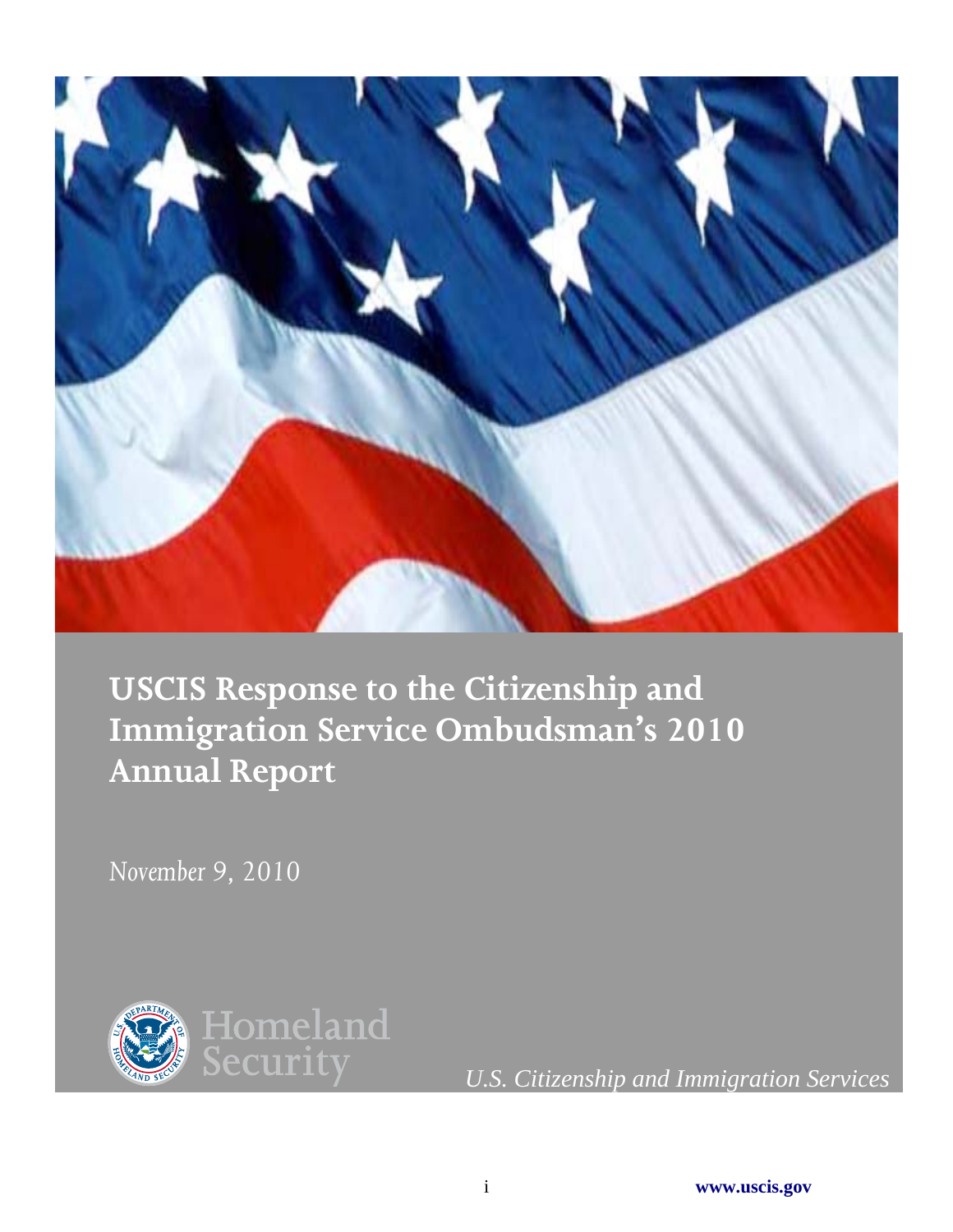# **TABLE OF CONTENTS**

| I.   | <b>INTRODUCTION</b>                                                | 1                       |
|------|--------------------------------------------------------------------|-------------------------|
| II.  | <b>TRANSFORMATION</b>                                              | 1                       |
|      | A. Progress                                                        | $\mathbf{1}$            |
|      | <b>B.</b> Funding                                                  | $\boldsymbol{2}$        |
|      | <b>C. Organizational and Reporting Structure</b>                   | $\overline{\mathbf{3}}$ |
|      | D. Validation Instrument for Business Enterprises                  | $\overline{\mathbf{3}}$ |
| III. | <b>EMPLOYMENT AND FAMILY GREEN CARD PROCESSING</b>                 | 4                       |
|      | A. Employment-Based Immigration                                    | $\overline{\mathbf{4}}$ |
|      | <b>B.</b> I-485 Inventory Report                                   | 5                       |
|      | C. Family-Based Immigration                                        | 5                       |
| IV.  | <b>REQUESTS FOR EVIDENCE</b>                                       | 6                       |
|      | A. Preponderance of the Evidence - Recommendation 1                | 6                       |
|      | <b>B.</b> Requests for Evidence – Recommendation 2                 | 6                       |
|      | <b>C.</b> Requests for Evidence Rates                              | 7                       |
|      | D. L-1B Guidelines – Recommendation 3                              | 7                       |
|      | E. Request for Evidence Pilot Program – Recommendation 4           | 9                       |
| V.   | <b>INFORMATION AND CUSTOMER SERVICE</b>                            | 10                      |
|      | A. Live Representatives - Recommendation 5                         | 10                      |
|      | <b>B.</b> Interactive Voice Response Technology – Recommendation 6 | 12                      |
|      | C. Call Center Scripts - Recommendation 7                          | 13                      |
|      | D. Call Center Points of Contact – Recommendation 8                | 13                      |
|      | E. Tier 2 Feedback - Recommendation 9                              | 14                      |
|      | <b>F. Pre-Interview Letters</b>                                    | 14                      |
|      | <b>G. Direct Access</b>                                            | 14                      |
| VI.  | <b>IMMIGRATION BENEFITS FOR THE MILITARY</b>                       | 15                      |
|      | A. Services for Military Members                                   | 15                      |
|      | <b>B.</b> Office Jurisdiction – Recommendation 10                  | 16                      |
| VII. | <b>REMOVAL PROCEEDINGS</b>                                         | 16                      |
|      | A. Removal Information - Recommendation 11                         | 16                      |
|      | VIII. FORM N-648 PROCESSING                                        | 17                      |
|      | A. N-648 Points of Contact – Recommendation 12                     | 17                      |
|      | <b>B.</b> Training Module – Recommendation 13                      | 18                      |
|      | C. "Second-Guessing" Medical Professionals                         | 18                      |
|      | D. N-648 Experts – Recommendation 14                               | 18                      |
|      | E. Tracking - Recommendation 15                                    | 19                      |
| IX.  | <b>FORM I-824 PROCESSING</b>                                       | 19                      |
|      | A. Processing Goals – Recommendation 16                            | 19                      |
|      | B. Transferring Form I-824 - Recommendation 17                     | 20                      |
|      | C. Standard Operating Procedure - Recommendation 18                | 20                      |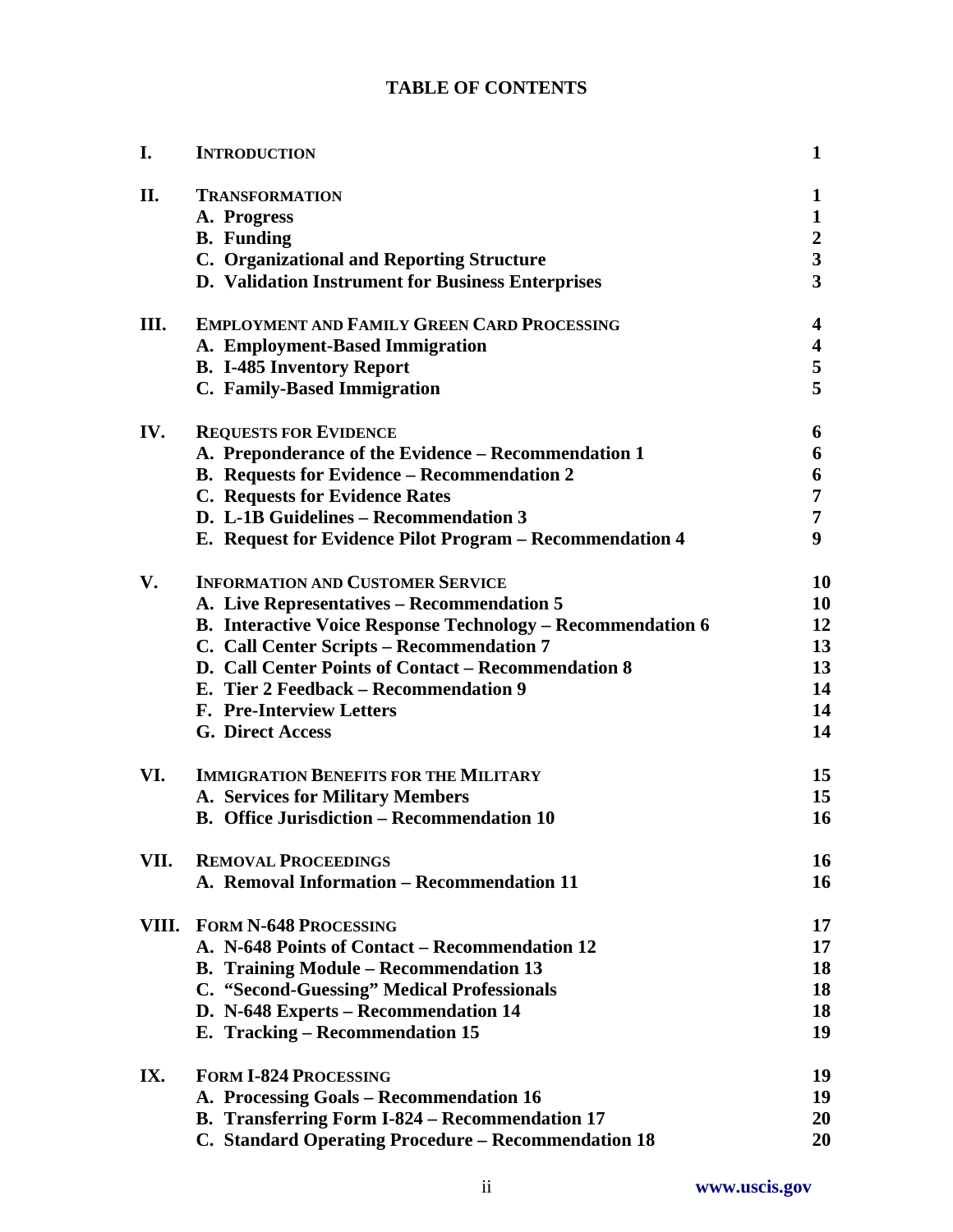|      | D. Delivery of Notifications – Recommendation 19 | 20 |
|------|--------------------------------------------------|----|
|      | E. Electronic Communication – Recommendation 20  | 21 |
| Х.   | <b>ITEMS OF NOTE</b>                             | 21 |
|      | A. Special Immigrant Visas                       | 21 |
|      | <b>B.</b> Refugee Processing                     | 22 |
|      | C. Separation of A-Files                         | 22 |
|      | D. Adoptions                                     | 23 |
| XI.  | <b>CONCLUSION</b>                                | 24 |
| XII. | <b>ACRONYMS AND INITIALISMS</b>                  | 25 |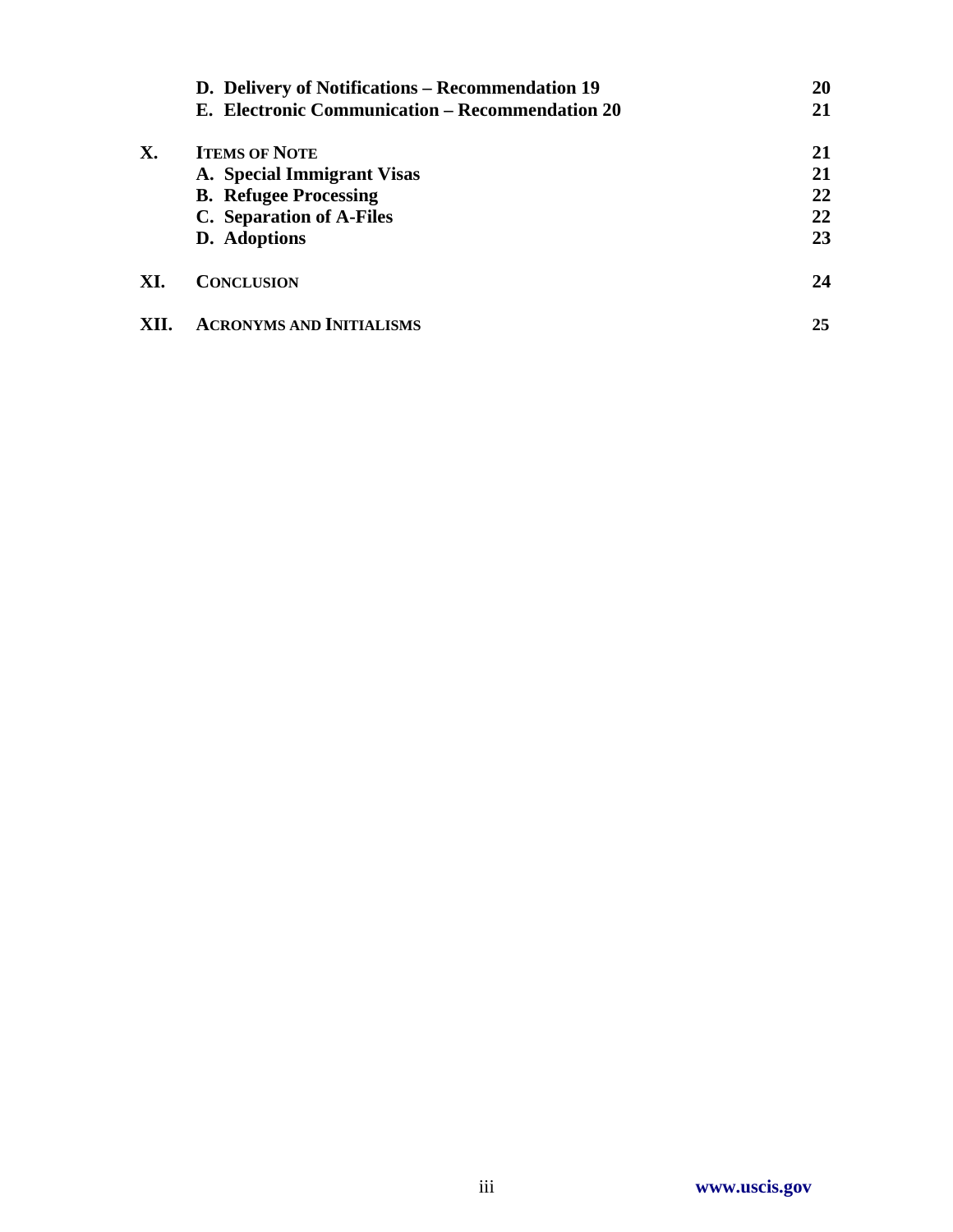# **Response to the Citizenship and Immigration Services Ombudsman's 2010 Annual Report to Congress**

#### **September 2010**

#### **I. INTRODUCTION**

Each year, U.S. Citizenship and Immigration Services (USCIS) receives approximately six million applications and petitions for legal review and adjudication. In completing this workload, USCIS carries out its vital mission to ensure the security and integrity of the immigration system, provide efficient and customer-oriented immigration benefits and information services, and increase understanding of citizenship and its privileges and responsibilities.

USCIS appreciates the thoughtful analysis the CIS Ombudsman (CISOMB) provides in the 2010 Annual Report to Congress. USCIS values the CISOMB's objectivity and the shared goal of improving Agency operations and procedures. USCIS provides the following responses to the CISOMB's recommendations and observations.

#### **II. TRANSFORMATION**

#### **A. Progress**

As in previous reports, the CISOMB devotes significant attention to USCIS efforts to modernize and transform the Agency. The Office of Transformation Coordination (OTC) is leading these efforts and is committed to the success of the Transformation Initiative. Given the significance of this undertaking, OTC has been careful to devote the appropriate time and resources to design, build, test, and deploy new capabilities. OTC has worked to update the CISOMB on the Agency's progress and has invited the CISOMB to attend oversight meetings of the Transformation Leadership Team.

Though USCIS progress is not yet evident to customers, OTC has completed significant steps toward the release of new capabilities. For the past year and a half, USCIS has laid the groundwork to develop new systems and processes. Information-sharing agreements with Federal immigration partners, such as the U.S. Department of State (DOS), have been initiated. Stakeholders, including customers, immigration advocates, and the CISOMB, have been engaged in designing the new processes. Employees from all areas of the Agency have been involved in working groups to design new ways to conduct Agency business and develop desired systems capabilities. A risk and fraud analyzer prototype has demonstrated its effectiveness and has served as an early validation of OTC's approach.

This groundwork has brought USCIS closer to an important milestone – development of the Release A Blueprint, which documents the reengineered business processes for the first Transformation release. The reengineered business processes in Release A consist of core, end-to-end capabilities for certain nonimmigrant-related benefits. These capabilities will include establishing accounts for individuals linked to biometrics, case management, risk and fraud analytics, digital content and knowledge management. A draft version of the Release A Blueprint was presented to USCIS leadership in June 2010. Their feedback is now being incorporated into the final version of the blueprint. Once the final blueprint has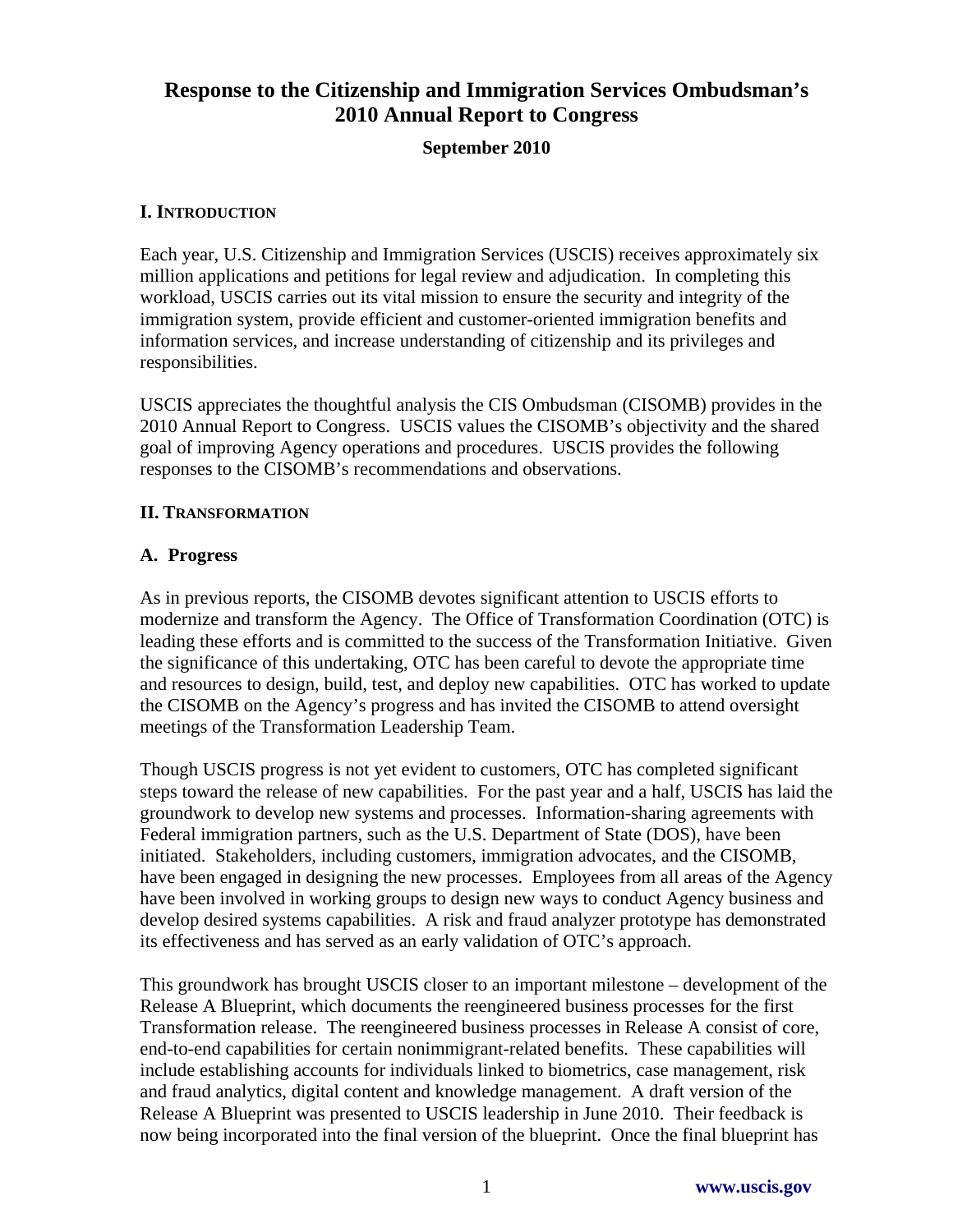been accepted and business requirements have been approved through the Systems Engineering Lifecycle (SELC), USCIS can then begin to design, build, and test the Integrated Operating Environment (IOE) that will be delivered in Release A.

The first customer-facing changes will begin to deploy in the fourth quarter of fiscal year (FY) 2011, and will provide the following capabilities for many nonimmigrant benefits:

- Customers and representatives will be able to create individual electronic accounts that can be managed online.
- Customers and representatives will be able to file electronically, schedule biometric appointments, and update account information (change of address, etc.).
- Customers and representatives will be able to upload evidentiary documentation electronically.
- Critical information and evidence will be easily accessible and maintained electronically.
- In a manner consistent with privacy rules, immigration partner agencies will be able to query core customer and benefit information in this initial release, which will contribute to national security and improve the accuracy of customer information.

By the fourth quarter of FY 2012, organizations, such as employers and law firms, will be able to establish electronic accounts with USCIS, and online case management will be expanded to encompass all nonimmigrant benefits.Between 2012 and 2014, USCIS will expand the transformed capabilities to the remaining lines of business – immigrant, humanitarian, and citizenship.

The deployment dates in Figure 9: Projected Transformation Timeline<sup>[1](#page-4-0)</sup> of the Annual Report identified the timeframes for planning, designing, and testing the new capabilities; however, the dates for actual delivery of the new capabilities are as follows:<sup>[2](#page-4-1)</sup>

- Release A:  $4<sup>th</sup>$  Quarter FY 2011
- Release B:  $4<sup>th</sup>$  Quarter FY 2012
- Release C:  $2<sup>nd</sup>$  Quarter FY 2013
- Release D:  $4<sup>th</sup>$  Quarter FY 2013
- Release E:  $2<sup>nd</sup>$  Quarter FY 2014

USCIS looks forward to continuing the working relationships with the CISOMB and other stakeholders as the Transformation Initiative progresses.

# **B. Funding**

While USCIS appreciates the CISOMB's concern about funding sources for Transformation, USCIS reassures the CISOMB and stakeholders that USCIS does not plan to redistribute funds from other activities to fund Transformation due to declining Premium

<span id="page-4-0"></span> 1 CIS Ombudsman Annual Report 2010, p. 17.

<span id="page-4-1"></span><sup>&</sup>lt;sup>2</sup> Releases A through E were identified as Releases 1 through 5, respectively, by the CISOMB.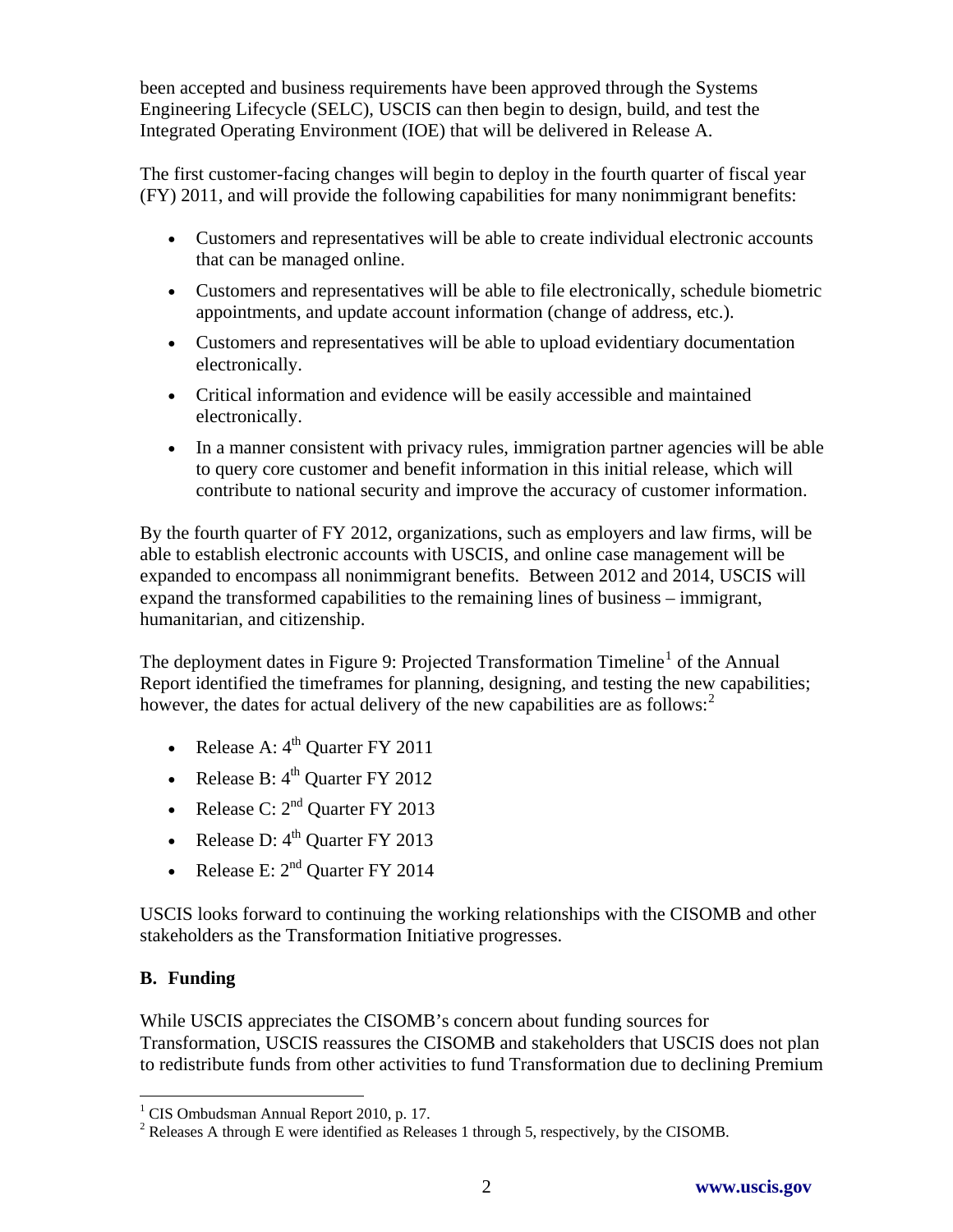Processing receipts.<sup>[3](#page-5-0)</sup> The Transformation Initiative is primarily being funded from new Premium Processing fee revenue, Premium Processing revenue balances from prior years, and anticipated new Premium Processing fee revenue. At this time, USCIS does not foresee any need to interrupt other critical activities to fund the Transformation program. It is also important to note that the Transformation Initiative is critical to the entire USCIS operational enterprise and is not a distinct activity apart from operational needs.

## **C. Organizational and Reporting Structure**

USCIS would like to clarify observations about the organizational and reporting structures discussed in the Annual Report.<sup>[4](#page-5-1)</sup> In November 2008, USCIS established OTC as the component responsible for effecting the Agency-wide transformation. OTC, which absorbed the Transformation Program Office, has always reported to the Deputy Director.

The projects reported in the "Transformation Projects and Programs" section of the Annual Report<sup>[5](#page-5-2)</sup> may or may not be integrated into the larger Transformation effort, but they are not OTC initiatives. Rather, they are parallel initiatives that are the responsibility of other USCIS components.

## **D. Validation Instrument for Business Enterprises**

One parallel initiative discussed in the Annual Report is the Validation Instrument for Business Enterprises (VIBE) program, which will serve as an adjudications tool for Immigration Services Officers (ISOs). VIBE will be administered primarily by the Service Center Operations (SCOPS) Directorate. VIBE will use commercially available information from an independent information provider (IIP) to validate information submitted by companies or organizations that petition to employ foreign workers. VIBE will provide the following general information about a petitioning company or organization:

- Business activities;
- Financial standing;
- Number of employees;
- Relationships with other entities, including foreign affiliates;
- Ownership;

 $\overline{a}$ 

- Date of establishment: and
- Current address.

In September 2009, USCIS awarded a contract to Dun and Bradstreet to provide the independent information used by VIBE. Recognizing stakeholders' interest in VIBE, USCIS will conduct beta testing of the system before full deployment, which will be closely monitored by USCIS Headquarters. Furthermore, USCIS is providing stakeholders with a variety of ways to receive additional information regarding VIBE and its use.

<span id="page-5-0"></span><sup>&</sup>lt;sup>3</sup> CIS Ombudsman Annual Report 2010, p. 14.

<span id="page-5-1"></span><sup>4</sup> CIS Ombudsman Annual Report 2010, pp. 17-18.

<span id="page-5-2"></span><sup>5</sup> CIS Ombudsman Annual Report 2010, pp. 18-22.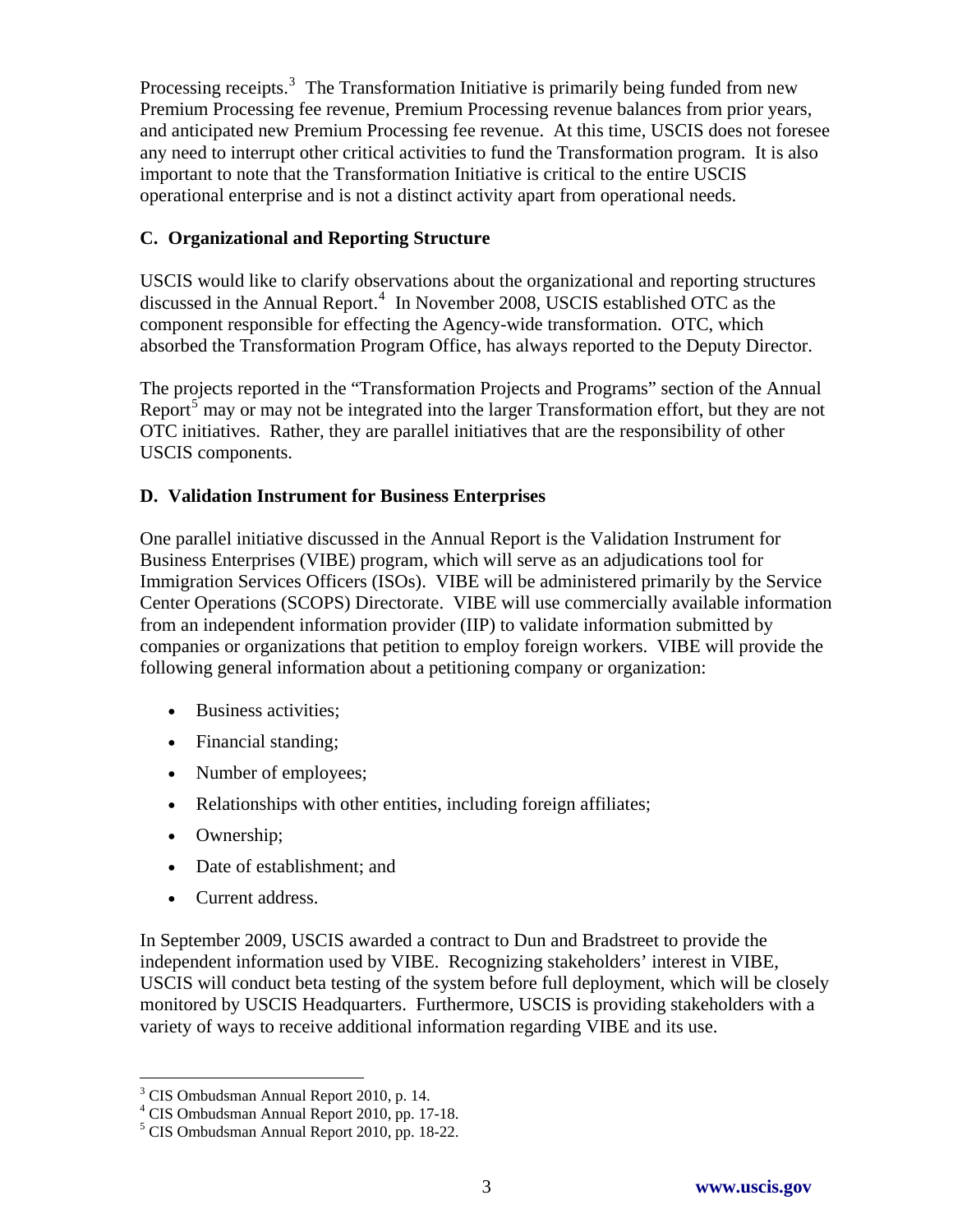On March 27, 2010, USCIS held a national Information Sharing Session to provide stakeholders with an overview of VIBE. At this session, USCIS explained VIBE's use by ISOs in adjudicating most employment-based classifications (filed on Forms I-129, I-140, and I-360). Representatives from Dun and Bradstreet also delivered a presentation of the services that they provide and explained how they verify their data. SCOPS has established an e-mail box, [VIBE-Feedback@dhs.gov,](mailto:VIBE-Feedback@dhs.gov) for public comments, concerns, or questions regarding VIBE. Additionally, USCIS is developing communications materials and website information to advise employers on how to check their information with Dun and Bradstreet as well as how to notify Dun and Bradstreet of changes to specific employer information.

#### **III. EMPLOYMENT AND FAMILY GREEN CARD PROCESSING**

As the CISOMB acknowledges, USCIS has made great strides in reducing its pending inventory. During the reporting period, USCIS took advantage of declining receipts and excess capacity to adjudicate (or pre-adjudicate, if there are visa queues due to annual statutory limits) pending employment-based green card applications.<sup>[6](#page-6-0)</sup> The ability of USCIS to work through its caseload, however, was not due solely to a decline in receipts and corresponding excess capacity. USCIS implemented the Agency's strategic plan in light of the fee increase in 2007 to increase staffing to achieve the 4-month processing times USCIS promised to Congress. This entailed an increased focus on hiring, training, and developing additional adjudicative resources across the Service Centers and Field Offices. The results of implementing this plan were realized in the past fiscal year, during which USCIS significantly reduced its pending inventory while also maintaining 4-month processing times throughout the year. In all, the Service Centers adjudicated or pre-adjudicated approximately 305,000 employment-based green card applications.

#### **A. Employment-Based Immigration**

In the Annual Report, the CISOMB states that "it is not clear that USCIS and DOS communicate regularly to remove duplicate files from pending status if individuals obtained a green card in the United States or acquired green card status through other avenues or categories."<sup>[7](#page-6-1)</sup> USCIS understands that this statement refers to pending visa requests in the DOS Immigrant Visa Allocation Management System (IVAMS). USCIS, however, is not aware of any lack of communications with DOS regarding the removal of duplicate files from pending status. It is important to note that IVAMS only permits one visa request per alien registration number  $(A\text{-number}) - i.e.,$  only one visa request can be pending in the system for a particular alien.

Applicants who want to change their green card application from employment-based to family-based must initiate a request with USCIS. When USCIS receives a request to change an employment-based green card application (for which a visa is not available) to a familybased green card application (for which a visa is available), the Service Center contacts DOS to ask that the pending employment-based visa request be deleted from IVAMS. The Service Center then coordinates with the National Benefits Center (NBC) to effect the transfer for family-based processing. USCIS is aware of only a handful of such cases.

1

<span id="page-6-0"></span><sup>6</sup> CIS Ombudsman Annual Report 2010, p. vii.

<span id="page-6-1"></span><sup>7</sup> CIS Ombudsman Annual Report 2010, p. 25.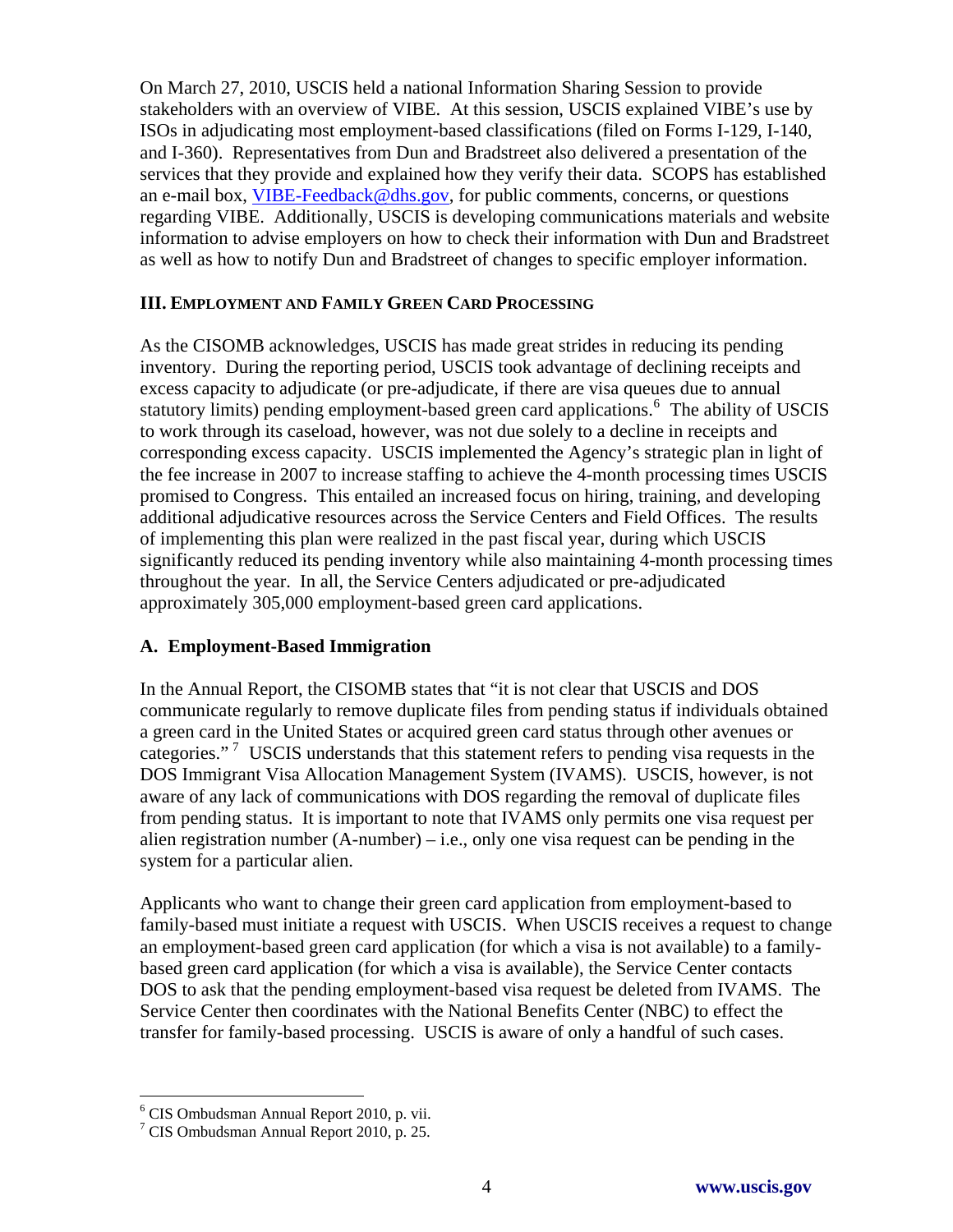#### **B. I-485 Inventory Report**

USCIS has worked to increase transparency to its stakeholders in numerous ways, including publication of the Form I-485 inventory report. The CISOMB indicates that the USCIS inventory of pending employment-based green card applications does not capture cases in categories where the Visa Bulletin is current (or where the cut-off dates have been reached) but are within current USCIS processing times (i.e., recently filed cases).<sup>[8](#page-7-0)</sup> To clarify this point, the pending inventory report contains all principal and dependent employment-based green card applications pending at the Nebraska Service Center (NSC) and the Texas Service Center (TSC). This includes cases for which visas are currently available but have not yet been adjudicated to completion, and cases that have been pre-adjudicated because the applicant is otherwise eligible but a visa is not currently available.

In instances where the green card application and the petition for an alien worker are filed concurrently, and the petition has not yet been adjudicated – meaning country of chargeability, preference, and priority date are as yet unknown – the green card application does not appear in the inventory. This may include newly-filed cases where both the green card application and the petition are within target cycle-times. However, a newly-filed green card application based on an approved petition will appear in the inventory if it was filed prior to the posting of the latest inventory report.

In the Annual Report, the CISOMB indicates that there are approximately 23,000 cases currently awaiting interview and adjudication at USCIS Field Offices.<sup>[9](#page-7-1)</sup> Approximately 13,446 cases have already been interviewed and pre-adjudicated by the USCIS Field Offices. Those cases are pending final adjudication once a visa becomes available. USCIS is finalizing guidance that will instruct Field Offices to send all pre-adjudicated employment-based green card applications to the TSC. Centralization of those cases will allow USCIS to provide DOS with greater visibility into the Agency's pending inventory of employment-based green card applications.

### **C. Family-Based Immigration**

USCIS has worked extensively to reduce the number of pending I-130s. In January 2009, approximately 1.2 million preference category I-130s were pending. As of August 2010, the number of pending cases stands at less than 350,000 – representing a 70-percent reduction in pending inventory. Because USCIS is working rapidly to eliminate the backlog of pending I-130 petitions, it is imperative, as the CISOMB notes, that petitioners notify USCIS of any address changes. As a point of clarification, USCIS will deny the petition, not terminate it,<sup>[10](#page-7-2)</sup> if USCIS does not receive a response to the Request for Evidence (RFE). Because failure to respond to an RFE will result in a denial, it is very important that the petitioner keep USCIS informed of any mailing address changes. USCIS appreciates any assistance the CISOMB can provide in relaying this message to customers.

The CISOMB reported that demand for family-based visas has been low and cautioned that a significant number of family-based visas may go unused in FY2010. Since the release of the Annual Report, however, USCIS and DOS have made significant progress in addressing

 $\overline{a}$ 

<span id="page-7-0"></span><sup>8</sup> CIS Ombudsman Annual Report 2010, p. 29.

<sup>9</sup> CIS Ombudsman Annual Report 2010, p. 29.

<span id="page-7-2"></span><span id="page-7-1"></span><sup>&</sup>lt;sup>10</sup> CIS Ombudsman Annual Report 2010, p. 33.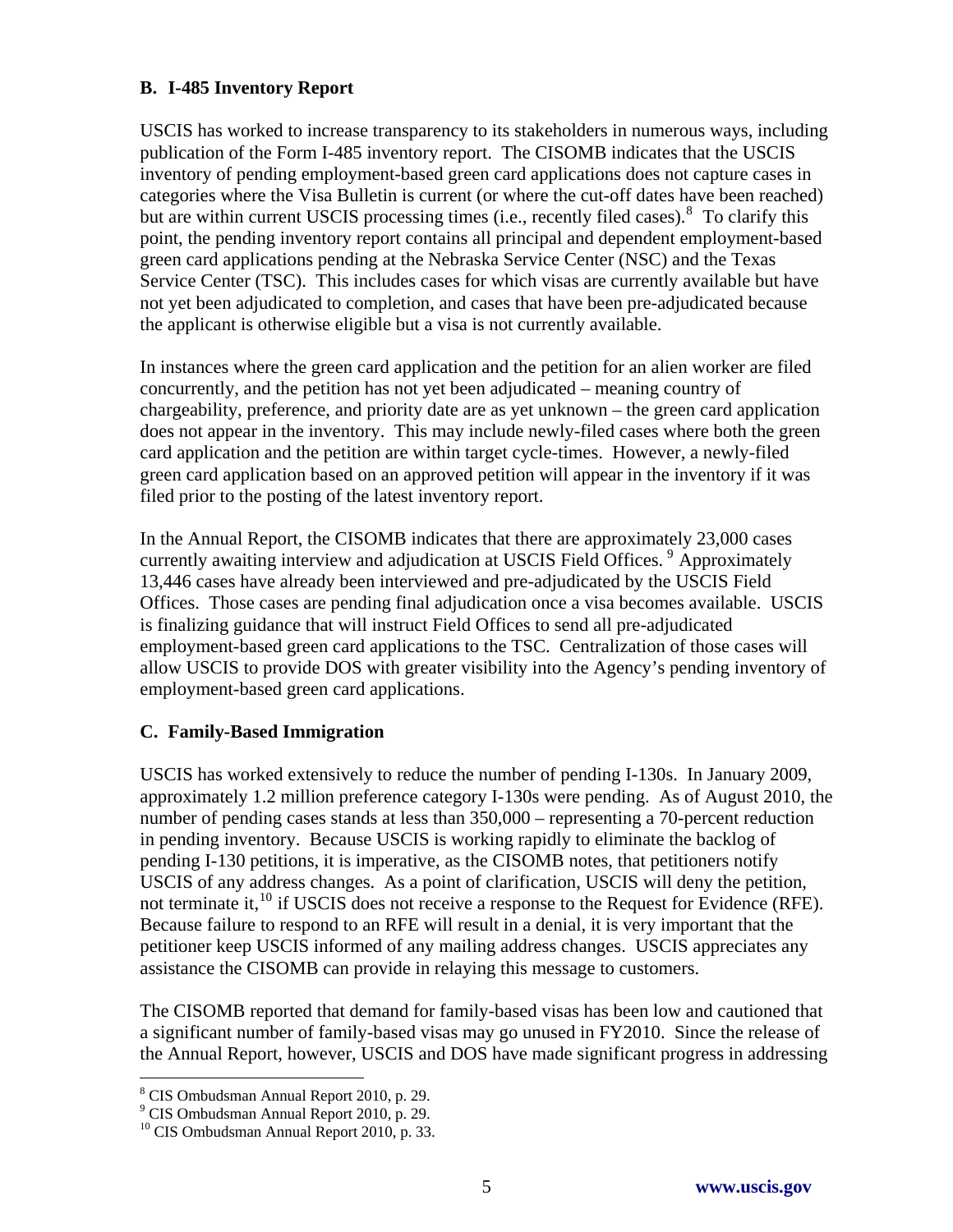this issue and anticipate that all available family-based visas will be used by the end of FY 2010.

## **IV. REQUESTS FOR EVIDENCE**

## **A. Preponderance of the Evidence – Recommendation 1**

*The Ombudsman recommends that USCIS implement new and expanded training to ensure that adjudicators understand and apply the "preponderance of the evidence" standard in adjudications.* 

**USCIS Response:** USCIS recognizes the benefit of additional training for Immigration Services Officers (ISOs) on the standards of evidence, and USCIS is implementing this recommendation. For example, the RFE Project, which is discussed in greater detail below, is developing a more uniform standard for how ISOs are to determine whether evidentiary support is sufficient for immigration petitions. Additionally, as USCIS develops policy memoranda and updates to the Adjudicator's Field Manual (AFM), USCIS is developing training to accompany the guidance. That training will include expanded instruction and practical exercises on the standards of evidence.

## **B. Requests for Evidence – Recommendation 2**

*The Ombudsman recommends that, consistent with applicable regulations, USCIS require adjudicators to specify the facts, circumstances, and/or derogatory information necessitating the issuance of an RFE.* 

**USCIS Response:** To ensure consistency in the adjudicative process, USCIS is currently reviewing the RFE process at each Service Center and is developing an RFE program for all Service Centers. On April 12, 2010, Director Mayorkas introduced the RFE Project during a national stakeholder engagement. This project will engage stakeholders in a concerted effort to review and revise the RFE templates at Service Centers to ensure that they are:

- Consistent across centers;
- Relevant for the benefit classification being adjudicated;
- Adaptable to the specific facts and needs of individual cases; and
- Clear and concise.

By engaging with stakeholders in a project that directly affects them, USCIS seeks to ensure the integrity and efficiency of RFEs and to enhance transparency between the Agency and its stakeholders.

The goal is to review and rewrite as needed all current RFEs to create a "library" from which all centers will draw standardized template language. Additionally, USCIS will conduct training on the use of the standardized templates and evidentiary requirements at each center. The first phase of the project, currently underway, involves the O, P, and Q nonimmigrant classifications and the E-11 immigrant classification. For more information on the RFE Project and upcoming participation opportunities, stakeholders may visit the "Outreach" section of the USCIS website.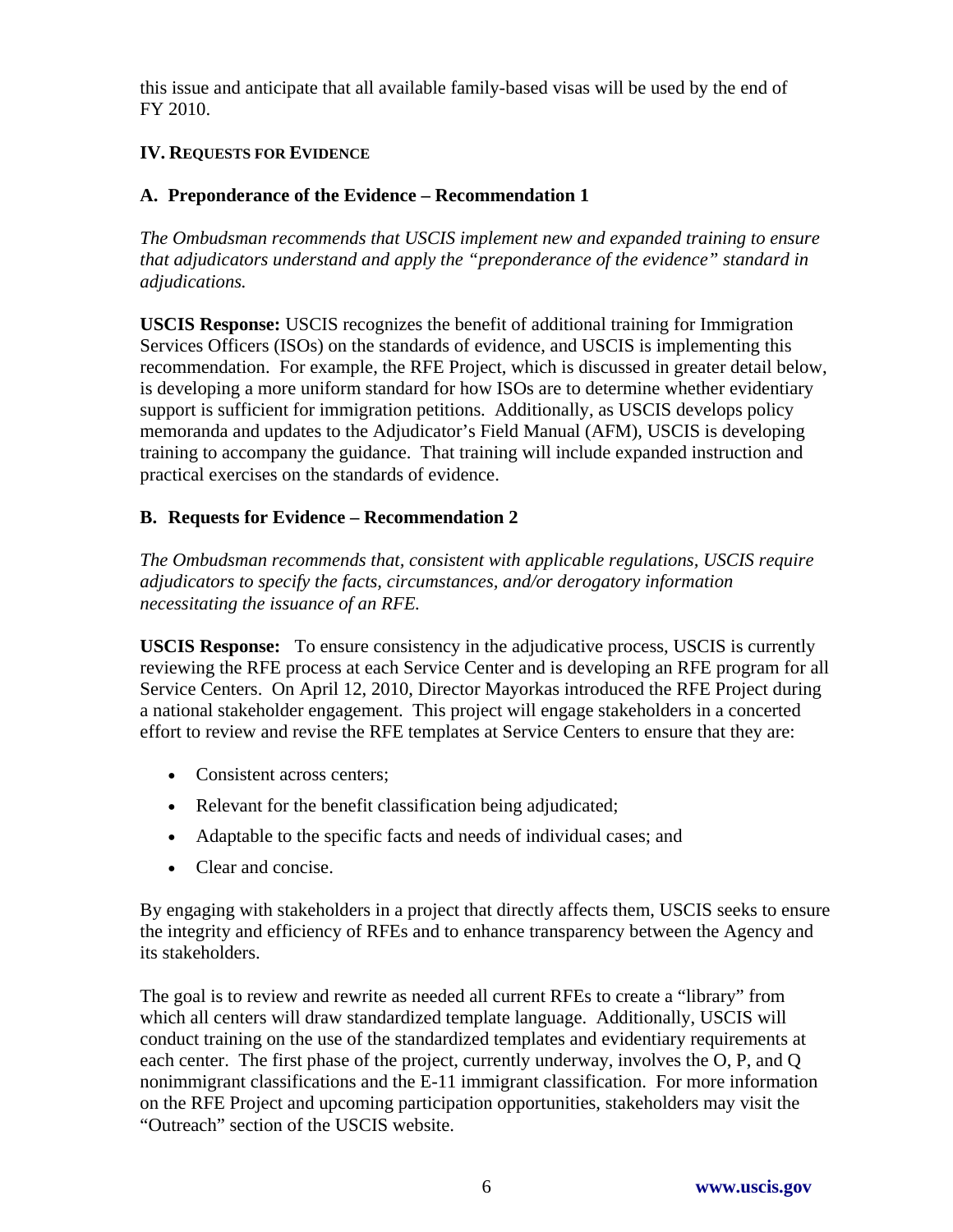## **C. Requests for Evidence Rates**

USCIS is currently reviewing the RFE rates between the California Service Center (CSC) and the Vermont Service Center (VSC) regarding the H and L nonimmigrant classifications. The CISOMB raises several possible reasons for spikes in the RFE rates during certain fiscal years. In the H-1B context, USCIS agrees that the RFE rates in 2009 could be attributable to the Troubled Asset Relief Program (TARP). However, it is not likely that the January 8, 2010, memorandum entitled "Determining Employer-Employee Relationship for Adjudication of H-1B Petitions, Including Third-Party Site Placements" has significantly impacted RFE rates. The CISOMB has analyzed data through FY2009, which would not include RFEs issued as a result of this employer-employee relationship memorandum from FY2010. The CISOMB also states that stakeholders have raised concerns that the principles of the H-1B memorandum have been applied in the L and O contexts. The H-1B memo is, on its terms, limited to H-1B adjudications and therefore is not intended to guide adjudications in other contexts, including the L-1 or O-1 nonimmigrant visa categories. USCIS encourages the CISOMB and other stakeholders to bring pertinent cases to the its attention.

USCIS expects that the RFE Project will help to bring consistency to the RFE process in both the H and L nonimmigrant classifications. In addition, USCIS will disseminate guidance in the L context to assist adjudicators in making "specialized knowledge" determinations, improving consistency between the centers.

# **D. L-1B Guidelines – Recommendation 3**

*The Ombudsman recommends that USCIS establish clear adjudicatory L-1B guidelines through the structured notice and comment process of the Administrative Procedures Act.* 

**USCIS Response:** USCIS concurs in part with this recommendation. The term "specialized knowledge" was deliberately left open-ended by Congress to recognize the fact-specific nature of the term. Given the range of possible factual situations that can arise, flexible regulatory standards of appropriate scope are not necessarily easy to devise.

USCIS believes that the best approach for further clarification of the term "specialized knowledge" is more detailed guidance; this would include further explanations of what might satisfy the statutory definition of this term. In fact, USCIS is currently working to provide updated guidance regarding the L-1B classification. Specifically, the Administrative Appeals Office (AAO) is working to publish a precedent decision or series of decisions on "specialized knowledge." At the same time, SCOPS and the Office of Policy and Strategy (OP&S) are jointly updating existing "specialized knowledge" memoranda in conjunction with a corresponding revision of Chapter 32 of the AFM regarding the "L" nonimmigrant visa.

The Annual Report cites a recent non-precedent decision from the AAO, known as the "GST decision,"[11](#page-9-0) as a basis for this recommendation. The CISOMB describes the GST

 $\overline{a}$ 

<span id="page-9-0"></span> $11$  2008 WL 5063578.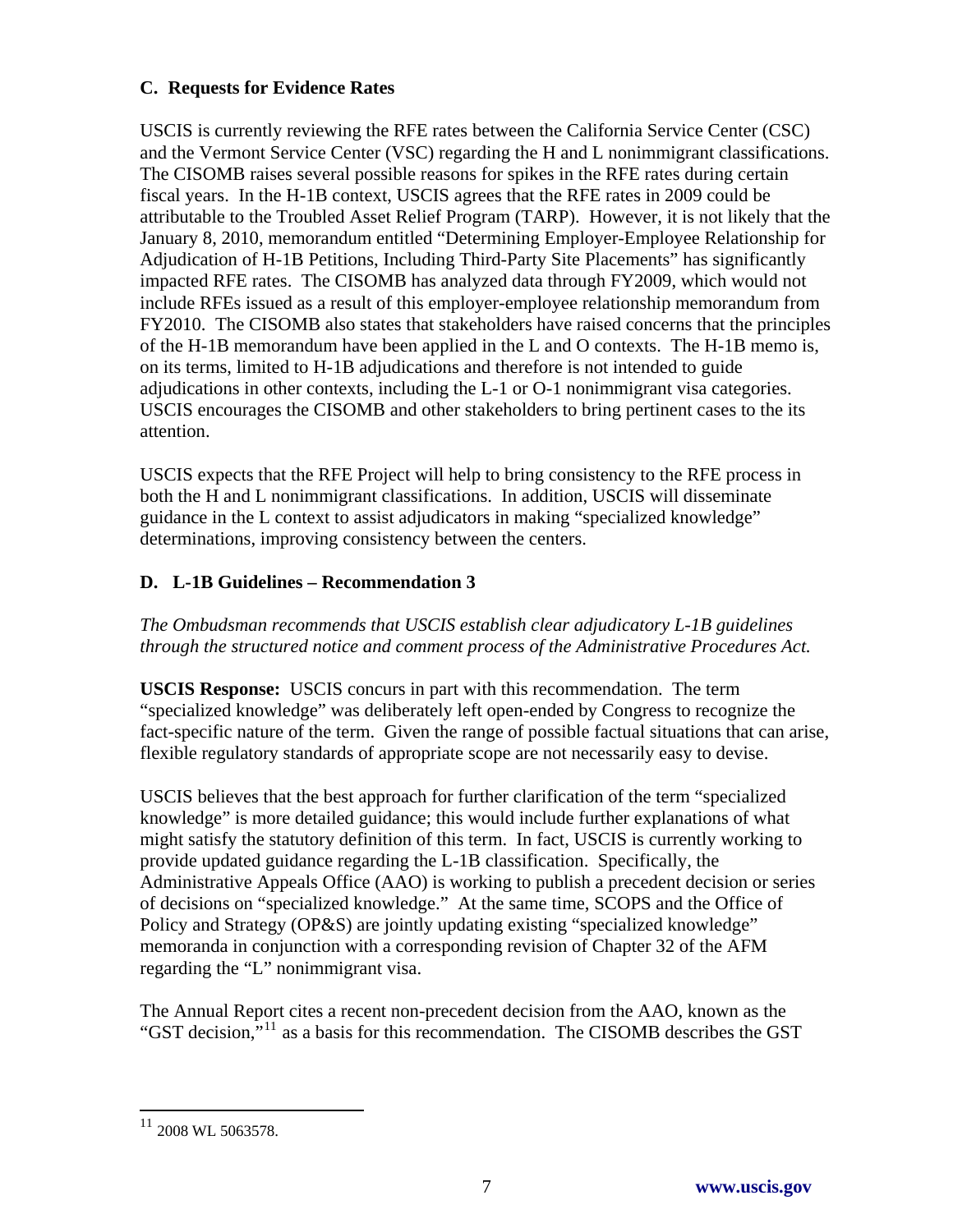decision as inconsistent with long-standing Agency guidance on the L-1B classification,  $12$ stating that the GST decision promotes a higher standard of review for what constitutes "specialized knowledge." The CISOMB further indicates that adjudicators are incorrectly using the non-precedential GST decision as policy guidance in adjudicating L-1B petitions.

USCIS believes that the GST decision does not conflict with the March 9, 1994, James A. Puleo memorandum entitled "Interpretation of Specialized Knowledge" (referred to as the "Puleo memorandum"), any subsequent L-1B guidance (such as the September 9, 2004, Fujie O. Ohata memorandum entitled "Interpretation of Specialized Knowledge for Chefs and Specialty Cooks seeking L-1B status"), or the AFM. The AAO's GST decision is based on analysis leading to separate and independent grounds for denial that are not in conflict with either the Puleo and Ohata memoranda or the  $AFM<sup>13</sup>$  $AFM<sup>13</sup>$  $AFM<sup>13</sup>$ . The grounds for denial stated in the GST decision are:

- 1. The petitioner did not submit material evidence that would support the claim that the beneficiary would be employed in a specialized knowledge capacity, based on the petitioner's failure to provide evidence that:
	- a. The beneficiary would in fact be employed in the manner stated in the petition; and
	- b. The beneficiary's knowledge is substantially different from the knowledge possessed by similar workers generally throughout the industry or by other employees of the petitioning organization – the same standard described in the Puleo and subsequent L-1B Agency memoranda.
- 2. The petitioner failed to submit requested evidence to establish that its offsite employment of the beneficiary did not violate the L-1 Visa Reform Act of 2004.

This second basis for denial could not conflict with the Puleo memorandum since the L-1 Visa Reform Act did not exist at the time the Puleo memorandum was written. The GST decision, however, was fully consistent with the USCIS July 28, 2005, William R. Yates memorandum entitled "Changes to the L Nonimmigrant Classification made by the L-1 Reform Act of 2004."

In short, the analyses and grounds for denial in the GST decision all relate to the same common theme: that the petitioner failed to submit evidence sufficient for the AAO to conclude that the L-1B petition in question was approvable under existing law. Quite simply, the petitioner in GST failed to meet its burden of establishing eligibility for the benefit sought – a requirement imposed on all petitioners, whether in the L-1B context or otherwise.<sup>[14](#page-10-2)</sup> The general principles underlying the GST analyses are consistent with USCIS policies.

<sup>1</sup>  $12$  The Annual Report refers to the AFM and the March 9, 1994 James A. Puleo memorandum entitled

<span id="page-10-1"></span><span id="page-10-0"></span><sup>&</sup>quot;Interpretation of Specialized Knowledge" as longstanding USCIS L-1B guidance. 13 USCIS notes that the AAO also withdrew the Director's denial in part, and found in favor of the petitioner. Based on the statutory definition of "organization," the AAO concluded that the petitioner is part of a complex multinational business that meets the definition of "qualifying organization" under the regulations.

<span id="page-10-2"></span><sup>&</sup>lt;sup>14</sup> This was, in fact, stated on page four of the Puleo memorandum; "[t]he petitioner bears the burden of establishing through the submission of probative evidence…."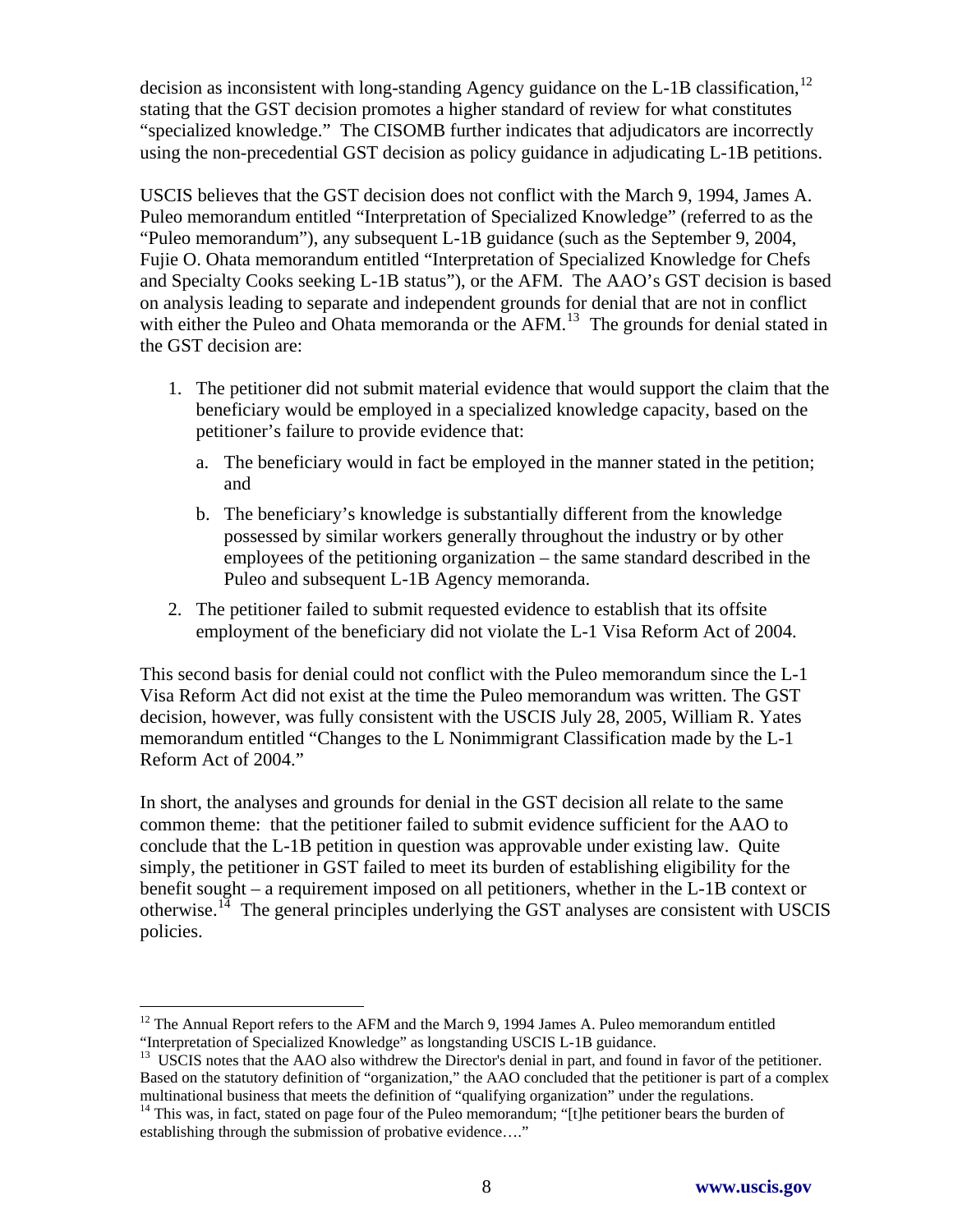The CISOMB indicates that adjudicators are incorporating the logic and rationale of the GST decision into other L-1B petitions. The CISOMB describes this approach as applying an incorrect standard based on the assumption that the GST decision was flawed. As noted above, however, the GST decision was neither incorrect nor contrary to existing USCIS policy as set forth in the Puleo memorandum and other memoranda issued by the Agency on the subject of "specialized knowledge." The CISOMB correctly states that the GST decision is not a precedent decision and therefore should never be cited by adjudicators. This point does not mean that USCIS adjudicators may not employ the *rationale* used in the GST decision – particularly since that rationale, as discussed at length above, merely reflects the way adjudicators have been adjudicating petitions for several years.

It should be noted that the Puleo memorandum was the first memorandum addressing the definition of "specialized knowledge" after the passage of the Immigration Act of 1990 and the Agency's adoption of the specialized knowledge definition at 8 CFR 214.2(l)(1)(ii)(D). As such, the Puleo memorandum intentionally gave a broad interpretation of specialized knowledge, with the expectation that, as the then-INS gained further experience adjudicating L-1B petitions, the agency would be able to provide additional guidance on this subject. This, in fact, has been the case. Since the Puleo memorandum was issued, the former INS and USCIS have issued the December 2, 2002, Fujie O. Ohata memorandum entitled "Interpretation of Specialized Knowledge"; the September 9, 2004, Fujie O. Ohata memorandum entitled "Interpretation of Specialized Knowledge for Chefs and Specialty Cooks seeking L-1B status"; and the July 28, 2005, William R. Yates memorandum entitled "Changes to the L Nonimmigrant Classification made by the L-1 Reform Act of 2004."

In this regard, it is the USCIS's responsibility to be flexible – but consistent – in its approach to adjudicating petitions in order to meet the challenges arising from new laws (such as the L-1 Visa Reform Act) and fact patterns (such as an increase in filings on behalf of chefs). It follows that no single memorandum, comprehensive as it might be, can be reasonably expected to address the vast array of fact patterns presented to the Agency. Therefore, the GST decision merely was reflective of the adjudicatory standards that the Agency has applied for several years.

Based on the above discussion, USCIS believes that its current approach, which includes issuance in the near future of one or a series of L-1B precedent decisions, in combination with an updated "specialized knowledge" memorandum and a corresponding revision of Chapter 32 of the AFM, is sufficient, without a notice and comment process, to provide guidance regarding the L-1B classification.

### **E. Request for Evidence Pilot Program – Recommendation 4**

*The Ombudsman recommends that USCIS implement a pilot program requiring: (1) 100 percent review of one or more product lines; and (2) an internal uniform checklist for adjudicators to complete prior to issuance of an RFE.* 

**USCIS Response:** USCIS routinely conducts quality reviews on all forms and classifications at the Service Centers, as well as on RFEs. Additionally, many supervisors conduct quality reviews as part of the performance evaluation of their employees. USCIS handles millions of cases on an annual basis. While periodic reviews and "spot check" reviews currently occur, USCIS believes it would be too time-consuming and resourceintensive to routinely conduct 100-percent RFE review on one or more product lines.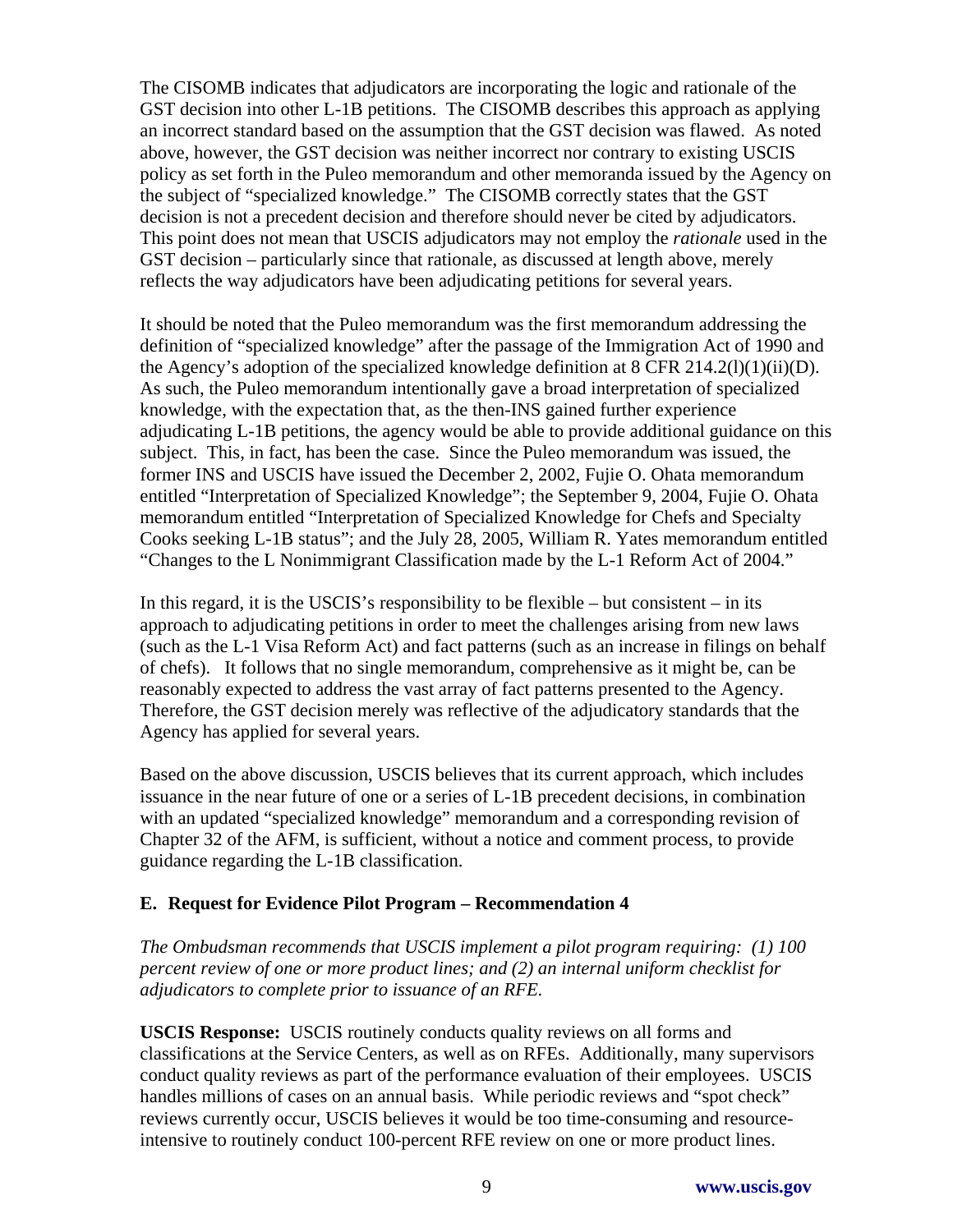Routine 100-percent RFE review would also affect customer service since the customer would end up waiting longer for the RFE.

When new guidance is issued or training has occurred, USCIS may implement 100-percent supervisory review for a limited time to ensure adjudicators are properly applying the new guidance or training. For example, 100-percent supervisory review was conducted until the end of August on RFEs related to the January 8, 2010 memorandum entitled "Determining Employer-Employee Relationship for Adjudication of H-1B Petitions, Including Third-Party Site Placements."

USCIS also believes the RFE Project is a critical step in the goal to ensure agency integrity. As noted earlier, USCIS is engaging with stakeholders to review and revise current templates used at the Service Centers. A vital part of the RFE Project will be training at the centers, which will be conducted with the Office of the Chief Counsel (OCC). Training will provide adjudicators with the tools needed to implement the revised RFE templates.

Given the various classifications one petition can encompass, USCIS believes it would be difficult to develop a uniform checklist for adjudicators to complete prior to the issuance of an RFE. For example, Form I-129, Petition for a Nonimmigrant Worker, can be used to petition for 19 different nonimmigrant classifications, each with several variations. As mentioned above, USCIS believes that the RFE Project, coupled with additional training, will standardize RFEs and provide adjudicators and the public with a more transparent and consistent process.

### **V. INFORMATION AND CUSTOMER SERVICE**

### **A. Live Representatives – Recommendation 5**

*The Ombudsman recommends that USCIS provide a selection in the Interactive Voice Response (IVR) to immediately connect to a live representative who can respond or direct a call when none of the IVR options is appropriate.* 

**USCIS Response:** USCIS recognizes the importance of providing customers with access to representatives who are able to assist with inquiries. However, the Agency also recognizes the cost effectiveness of providing customers with automated information through Interactive Voice Response (IVR) Units and the USCIS website when appropriate. Use of IVR and website technology is a common customer service practice in both the public and private sector.

As noted in communications with the CISOMB on May 25, 2010, USCIS is currently reviewing and restructuring the entire IVR Unit. USCIS is taking a three-step approach, which will be completed by the third quarter of FY 2011, to enhance the navigation and usefulness of information provided within the IVR. The three-step approach is designed to:

- 1. Improve the current IVR structure by deleting lengthy verbiage contained within existing messages and to streamline menu selections;
- 2. Remove all "dead end" scenarios providing easy access to live assistance throughout the IVR; and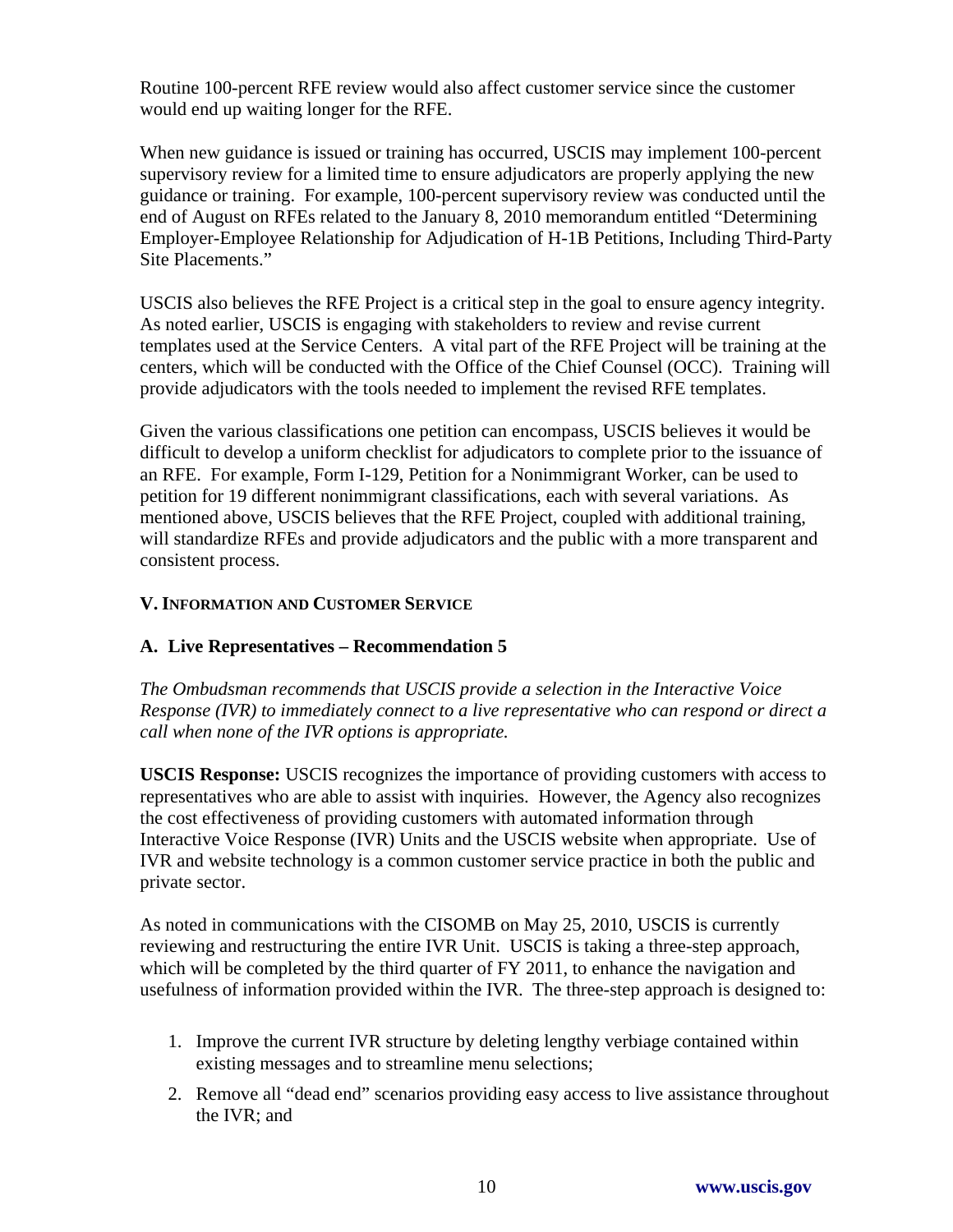3. Launch a completely new IVR to include direct routing to Tier  $1^{15}$  $1^{15}$  $1^{15}$  or Tier  $2^{16}$  $2^{16}$  $2^{16}$  based on the type of inquiry.

### **1. Improved IVR Structure**

USCIS reviewed each individual IVR message and deleted excess verbiage to simplify the customer's call path when using the IVR. USCIS has:

- Revised the language on the main menu to alert callers about changes to the organization and composition of the IVR;
- Communicated that there are numerous self-help options; and
- Updated information regarding the expanded hours of operation.

These changes were implemented on June 28, 2010.

### **2. Removed "Dead End" Prompts**

USCIS identified and eliminated all selections within the existing IVR in which customers were not provided an option to speak with a Customer Service Representative (CSR). In doing so, USCIS created 33 additional opportunities within the IVR for customers to reach live assistance. The primary areas of concentration for these prompts were services applicable to U.S. citizens, permanent residents, family-based applicants and petitioners, individuals with Temporary Protected Status (TPS), and other nonimmigrants.

USCIS recognizes that customers would like an opportunity to speak directly to a CSR immediately; however, with more than 14 million calls received each year, the IVR provides a mechanism for USCIS to manage the volume of calls while offering customers an opportunity to find answers to questions without the need for live assistance, when possible.

### **3. Complete Redesign of IVR**

 $\overline{a}$ 

To capture specific customer feedback on areas of improvement within the IVR, USCIS engaged a third party vendor to add questions on the IVR designed to identify specific deficiencies from the caller's perspective. In June 2010, USCIS created a task force to review and completely redesign the existing IVR. USCIS plans to launch the new IVR by end of the second quarter of FY 2011.

With the new IVR, customers will be routed directly to Tier 1 or to Tier 2 based on the subject matter selected within the system. USCIS is also exploring the use of voice-

<span id="page-13-0"></span><sup>&</sup>lt;sup>15</sup> Tier 1 Call Centers are contractor-run organizations that operate from scripts provided by USCIS. Tier 1 addresses general immigration questions, such as: what are the qualifying criteria for a benefit, how to change an address, how recent changes to laws and regulations affect them, how to appeal a denied case, etc. Tier 1 representatives do not have access to USCIS systems (CLAIMS, CIS, etc.), although they do have the ability to initiate a Service Request through the Service Request Management Tool (SRMT).

<span id="page-13-1"></span> $16$ The primary mission of Tier 2 is to address customer questions specific to their situation. Staffed with fullytrained ISOs, Tier 2 has access to most USCIS systems and can address individual concerns about the status of an applicant's cases, specific questions about eligibility, and delivery of travel or employment documents.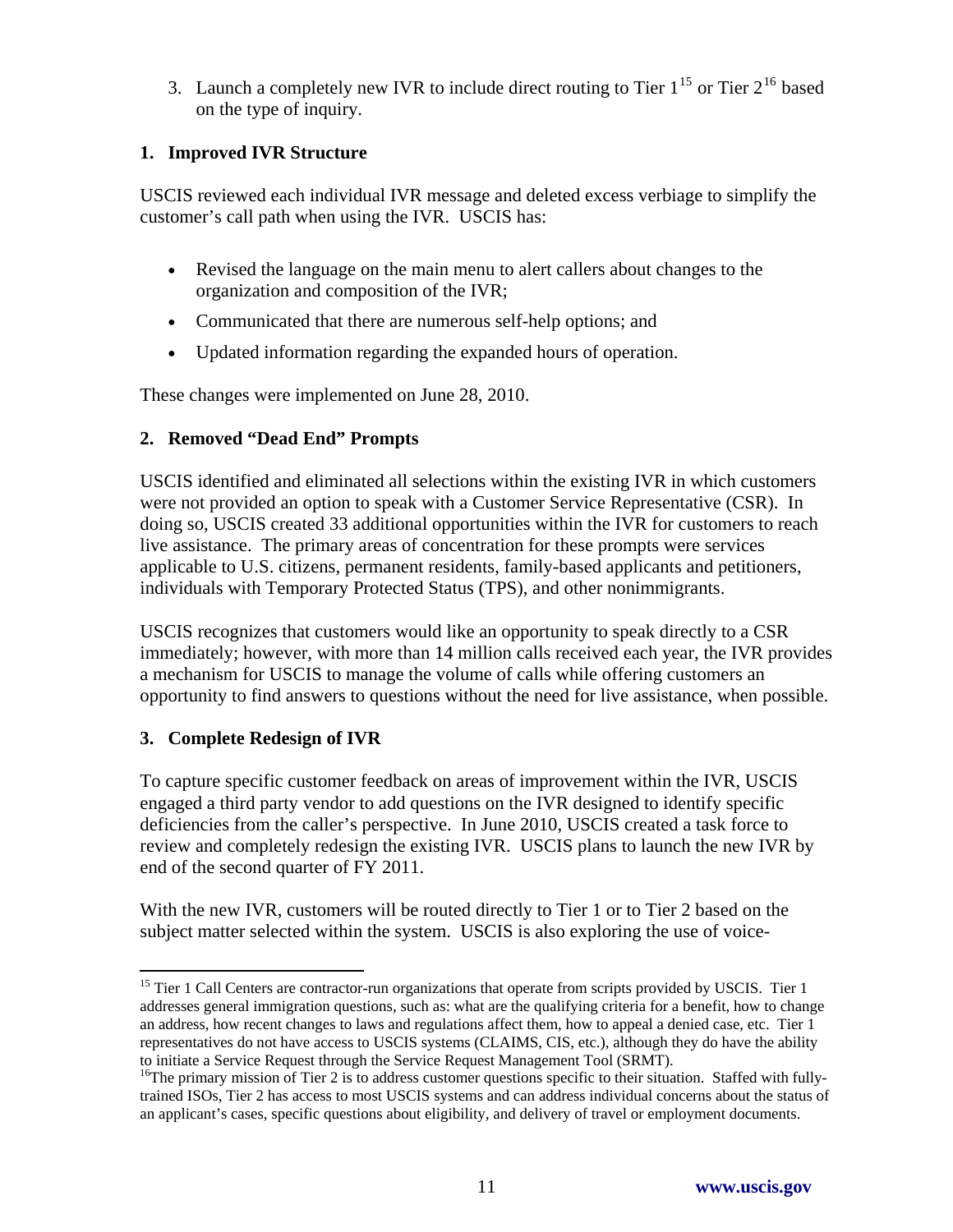activated prompts to assist customers with navigation. USCIS will use focus groups to obtain customer and user input on the redesigned IVR.

## **B. Interactive Voice Response Technology – Recommendation 6**

*The Ombudsman recommends that, first, USCIS utilize commercial technology that would enable more efficient and direct access to live assistance by providing an option in the IVR to immediately connect callers to: (1) Tier 1 Customer Service Representatives for basic, informational questions and (2) a Tier 2 Immigration Services Officer for questions on filed or pending cases.* 

**USCIS Response:** As noted in the response to Recommendation 5, the new IVR will route customer inquiries directly to a Tier 1 CSR or a Tier 2 ISO for specific inquiry types based on the reason for the customer inquiry selected in the system.

Beginning in January 2010, USCIS engaged in benchmarking and best practices studies of various public and private sector organizations offering contact center and Web customer services. USCIS met with organizations such as Intel, Amazon, Lands' End, Disney, the Social Security Administration (SSA), the Internal Revenue Service (IRS), and the Centers for Disease Control and Prevention (CDC). USCIS learned about various customer service strategies used by these organizations that could enhance the customer experience. USCIS also affirmed that it currently uses technologies that are consistent with industry leaders.

USCIS plans to continue improving technologies currently used at the Call Centers. The Computer Telephony Integration  $\left( \overline{CTI} \right)^{17}$  $\left( \overline{CTI} \right)^{17}$  $\left( \overline{CTI} \right)^{17}$  project will be fully implemented in the second quarter of FY 2011. While USCIS is currently capturing and passing information regarding the customer's selection within the IVR, the next implementation will allow Tier 1 CSRs to capture customer specific information that will be forwarded to Tier 2 in the event that the call is transferred. Through the use of CTI, Tier 1 will forward to Tier 2 the following information, if applicable to the call:

- Form type;
- Receipt number or A-number;
- Reason for transfer;
- Caller type;

 $\overline{a}$ 

- Customer's phone number;
- Information selected by the customer within the IVR; and
- Indication of Service Request Management Tool (SRMT) creation.

This initiative will greatly improve the customer experience when calling the National Customer Service Center (NCSC) since customers will no longer need to repeat relevant information if they are transferred within the enterprise. In addition to improving the

<span id="page-14-0"></span><sup>&</sup>lt;sup>17</sup> Computer Telephony Integration is a set of technologies that integrates and manages computers and telephone systems.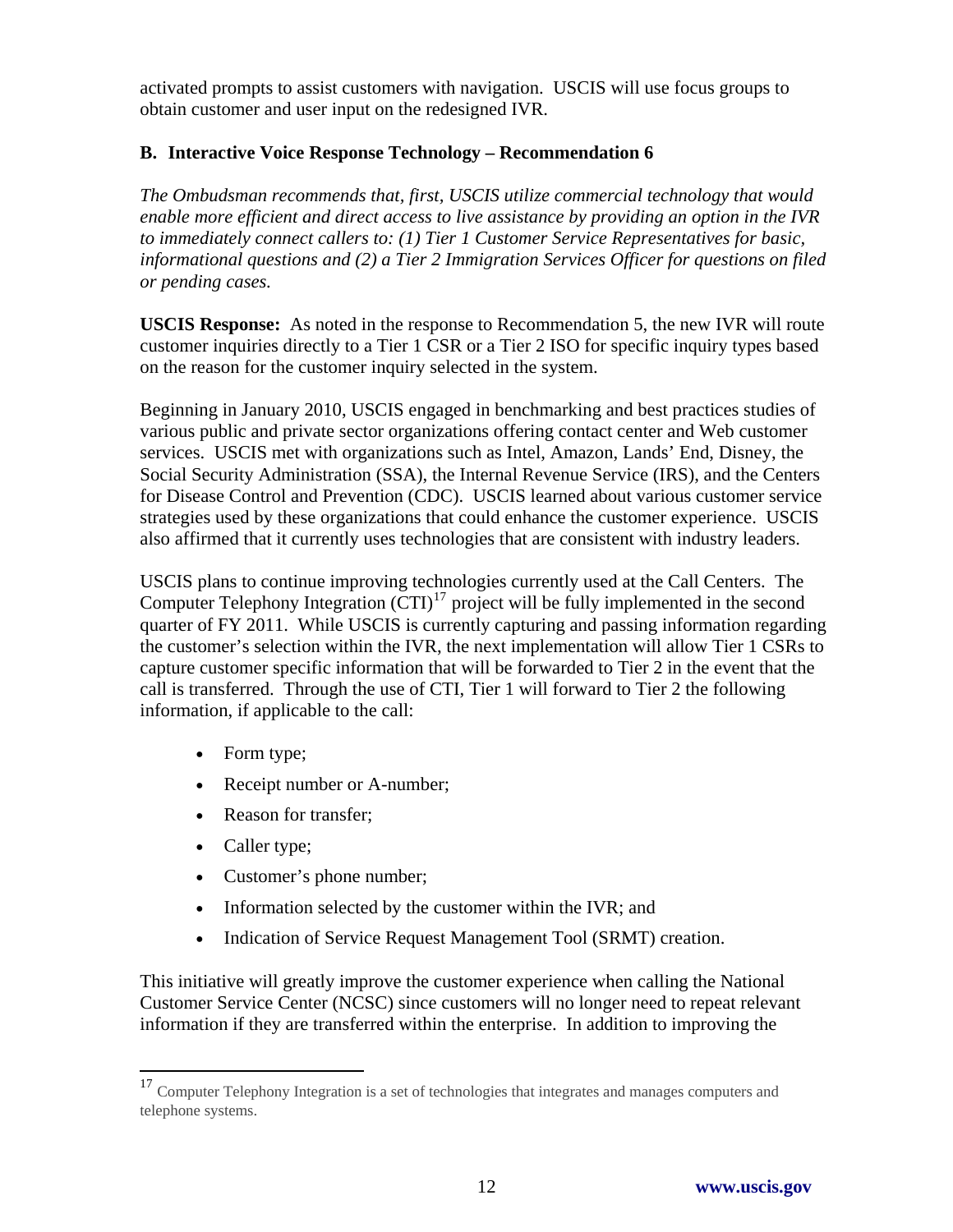customer experience, USCIS also anticipates operational improvements such as a reduction in call handling time with Tier 2 ISOs.

## **C. Call Center Scripts – Recommendation 7**

*The Ombudsman recommends that, second, USCIS eliminate the scripted information over a targeted period of time to enable the Agency to train staff to answer basic immigration inquires.* 

**USCIS Response:** Scripted information is used only by Tier 1 contract staff. Tier 2 operations, which are staffed by USCIS Academy-trained ISOs, do not employ scripted information when responding to customer inquiries. Tier 1 contract staff spends approximately 4 weeks in initial training to understand USCIS processes and procedures. In addition, Tier 1 contract staff receives training on customer service skills and navigation of the scripts based on the customer inquiry. Tier 1 contract staff also receive approximately 2 weeks of refresher training each year on USCIS polices, procedures, and updates to scripted information.

The use of scripted information for first tier and contract staff at a call center is a common practice within the call center industry and is necessary for quality assurance purposes. The contract for the Tier 1 Call Centers provides for incentives and penalties based on the accuracy and completeness of the information provided by the staff. Removing scripted information could lead to erroneous interpretations of USCIS policies and procedures by the more than 500 contract staff. The use of scripted information, however, should in no way impede the customer from receiving an answer from USCIS since inquiries that cannot be answered by a Tier 1 CSR with the scripted information are transferred to a Tier 2 ISO who will be able to more fully respond.

USCIS has created a task force to review and revise the scripted information currently used by Tier 1 contract staff to delete unnecessary verbiage and ensure the information is thorough and accurate. This initiative is scheduled for completion by the end of the second quarter of FY 2011.

### **D. Call Center Points of Contact – Recommendation 8**

*The Ombudsman recommends that USCIS designate a point of contact within each Field Office and Service Center to be available to Tier 2 supervisors: (1) to answer time sensitive inquiries including, for example, missing or lost Requests for Evidence (RFEs) in an individual's file, and (2) to provide information on individual Field Office operations and procedures to respond to customers' inquiries.* 

**USCIS Response:** USCIS Tier 2 Supervisory Immigration Services Officers (SISOs) already have a listing of the points of contact (POCs) for each Field Office and Service Center to address issues that require immediate action or direct assistance. Providing Call Center staff with POCs for the Field Offices and Service Centers is an operational practice instituted by the Call Centers in early 2000. USCIS will work with Field Offices, Service Centers, and Tier 2 Call Center managers to ensure POC information is current and distributed as appropriate.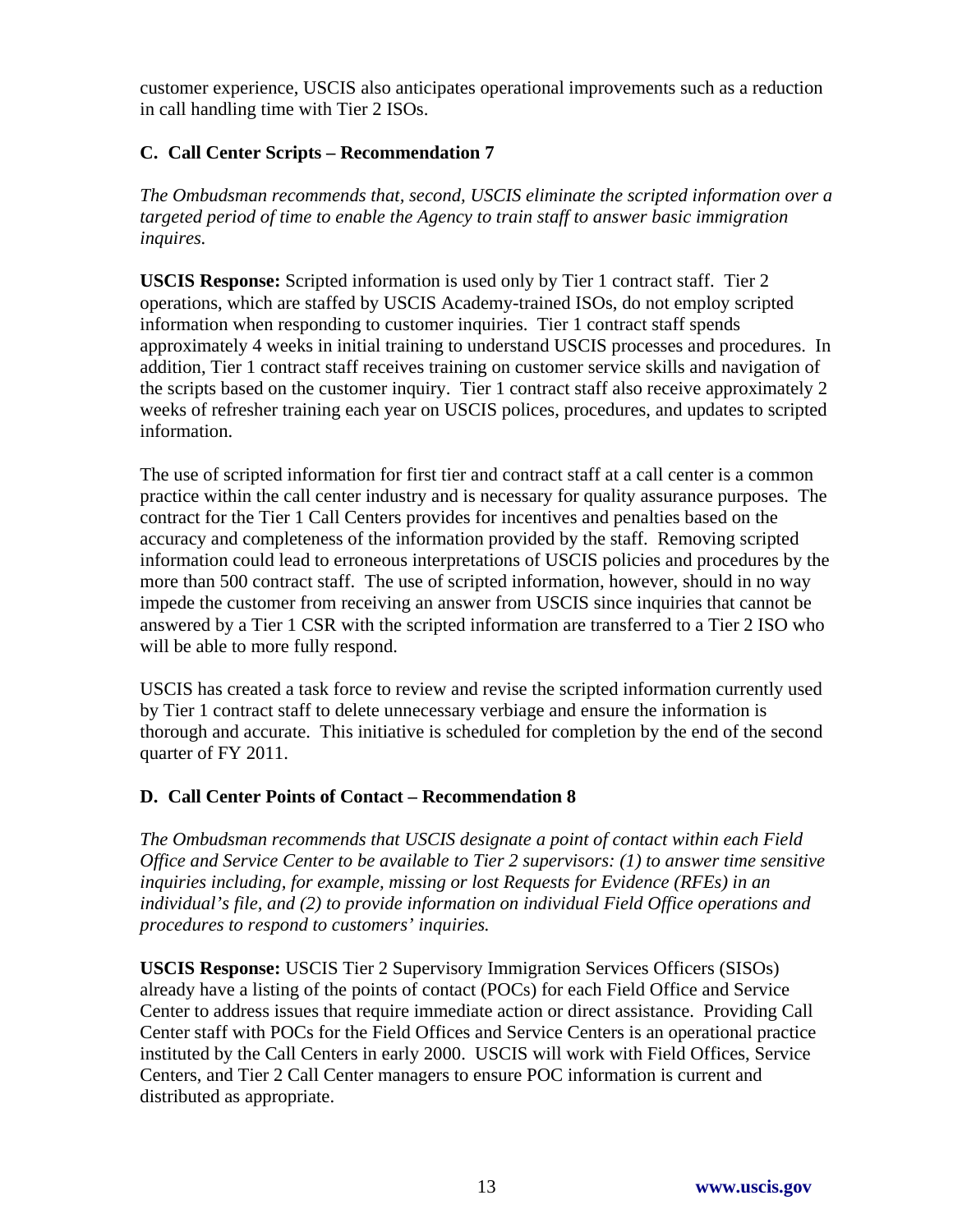The CISOMB makes this recommendation to reduce the amount of time required for a customer to receive case-specific information, such as the contents of an RFE. As USCIS moves forward with Transformation, the NCSC may be able to provide more detailed information to the customer during the course of a call. In today's paper-based environment, it is not possible to provide some information, such as an RFE, during "the first interaction with the customer" since this would require a review of the file. If the situation is urgent, the Tier 2 ISO may expedite the Service Request, requiring the Field Office or Service Center to respond within five days.

Regarding the issue of the NCSC's being unaware of a Field Office closing, USCIS has established a protocol to notify the public when a Field Office or Application Support Center (ASC) is closed due to inclement weather, a power outage, or other reason. USCIS notifies all managers, including Call Center staff, of office closings, updates, and emergency situations through the National Command Center. USCIS will validate the listing of Call Center staff contained in the distribution list to ensure the information is distributed appropriately. Information about office closings is also published on the USCIS website and broadcast through local media outlets.

## **E. Tier 2 Feedback – Recommendation 9**

*The Ombudsman recommends that USCIS routinely obtain information from all Tier 2 Immigration Services Officers as a resource to identify trends and resolve these issues of concern to customers and stakeholders.* 

**USCIS Response:** USCIS concurs with this recommendation. Currently, the Eastern Telephone Center (ETC) and the Western Telephone Center (WTC) are piloting systems in which ISOs track the reason for each customer inquiry. This information is used to identify call trends, training needs, and to identify resources or systems accessibility required to fully assist customers. On a monthly basis, the USCIS Customer Service Directorate (CSD) holds meetings with the Tier 2 SISOs to discuss call trends and quality assurance. USCIS will expand these meetings to include ISOs.

### **F. Pre-Interview Letters**

The Field Operations Directorate is aware of the confusion surrounding the pre-interview letter that is mailed to some naturalization applicants and is currently reviewing that letter and others.<sup>[18](#page-16-0)</sup> The pre-interview letter is sent in lieu of an RFE to certain applicants who require additional evidence. Because the letter minimizes the need to issue an RFE and suspend further processing of the case until a response is received, USCIS will continue to issue the letters. The letter language, however, will be revised to minimize confusion.

### **G. Direct Access**

 $\overline{a}$ 

The CISOMB cites as a best practice the customer service that the Chicago and Phoenix Field Offices provide.<sup>[19](#page-16-1)</sup> USCIS greatly appreciates the recognition, and would also like to supplement and clarify the information in the Annual Report. The Chicago and Phoenix

<span id="page-16-0"></span><sup>&</sup>lt;sup>18</sup> CIS Ombudsman Annual Report 2010, p. 58.

<span id="page-16-1"></span><sup>19</sup> CIS Ombudsman Annual Report 2010, p. 49.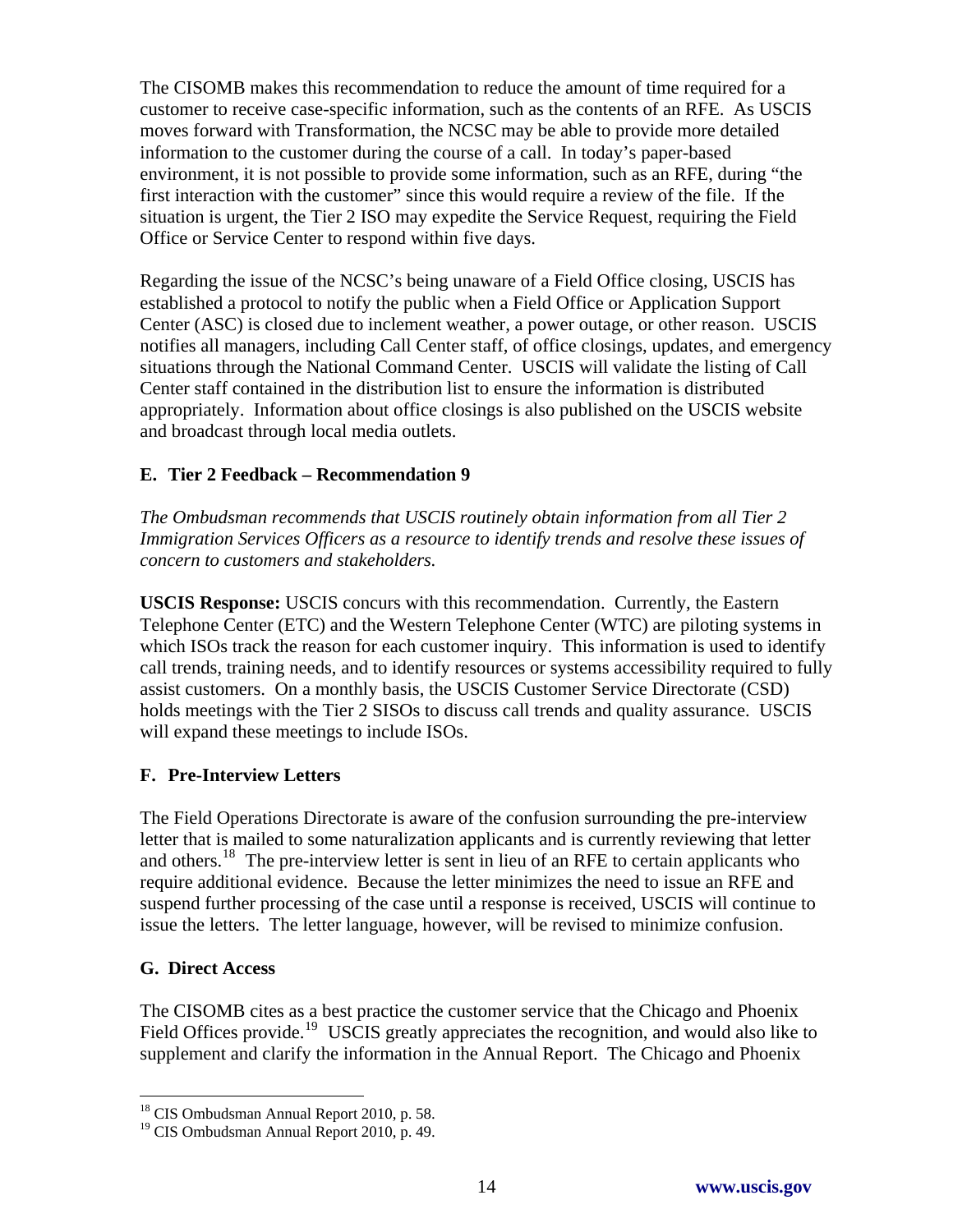Field Offices, along with many other Field Offices within USCIS, have established a process for congressional staff members, CBOs, immigration attorneys, and representatives to contact the office in an urgent situation after exhausting other means of communication (e.g., the NCSC, InfoPass). The phone number and e-mail address provided by these offices are not for the general public to use for basic case status inquiries. USCIS remains committed to providing excellent customer service and provides several avenues, such as the "My Case Status" online tool, the NCSC, text message alerts, and Service Request Online, for customers to obtain information about their cases.

#### **VI. IMMIGRATION BENEFITS FOR THE MILITARY**

#### **A**. **Services for Military Members**

USCIS has implemented extensive programs that serve U.S. military members and their families exclusively. These initiatives include the military helpline, brochures, electronic information on www.uscis.gov, and collaboration with the five military branches to deliver immigration services. As discussed in the Annual Report, USCIS has a formal agreement with the Army to conduct naturalization interviews and ceremonies on military installations for service members upon completion of basic training. Similarly, USCIS also has an agreement with the Navy and is working to establish formal agreements with the Marine Corps, Air Force, and Coast Guard.

The Annual Report also discusses the January 2010 report from the Department of Homeland Security (DHS) Office of Inspector General (OIG) on the ability of USCIS to implement the Kendell Frederick Citizenship Assistance Act. USCIS concurred with and is implementing all four recommendations made by DHS OIG in that report. It should be noted, however, that there are limitations on the Agency's ability to deliver immigration services to military members who are deployed. For example:

- Military members are often stationed in areas where the security poses a significant risk to USCIS personnel;
- USCIS is able to travel on military flights on a "space available" basis only;
- USCIS is unable to access certain areas due to Department of Defense (DOD) prohibitions; and
- Service members are sometimes operating in war zones and are not able to travel for an interview or oath ceremony, including to locations where video-teleconference technology is available.

Despite the difficulties in reaching active duty service members who are deployed, USCIS has been testing and expanding the use of video-teleconference technology to interview military personnel in war zones and, where necessary, has used mobile fingerprint capture units in some areas. This has helped to reduce the burden on some military personnel. As noted above, USCIS has been working with the branches of the military to naturalize more military personnel while they are still in basic training. Many of the issues discussed in the CISOMB's Annual Report and the DHS OIG Report can be resolved with more robust outreach at basic training.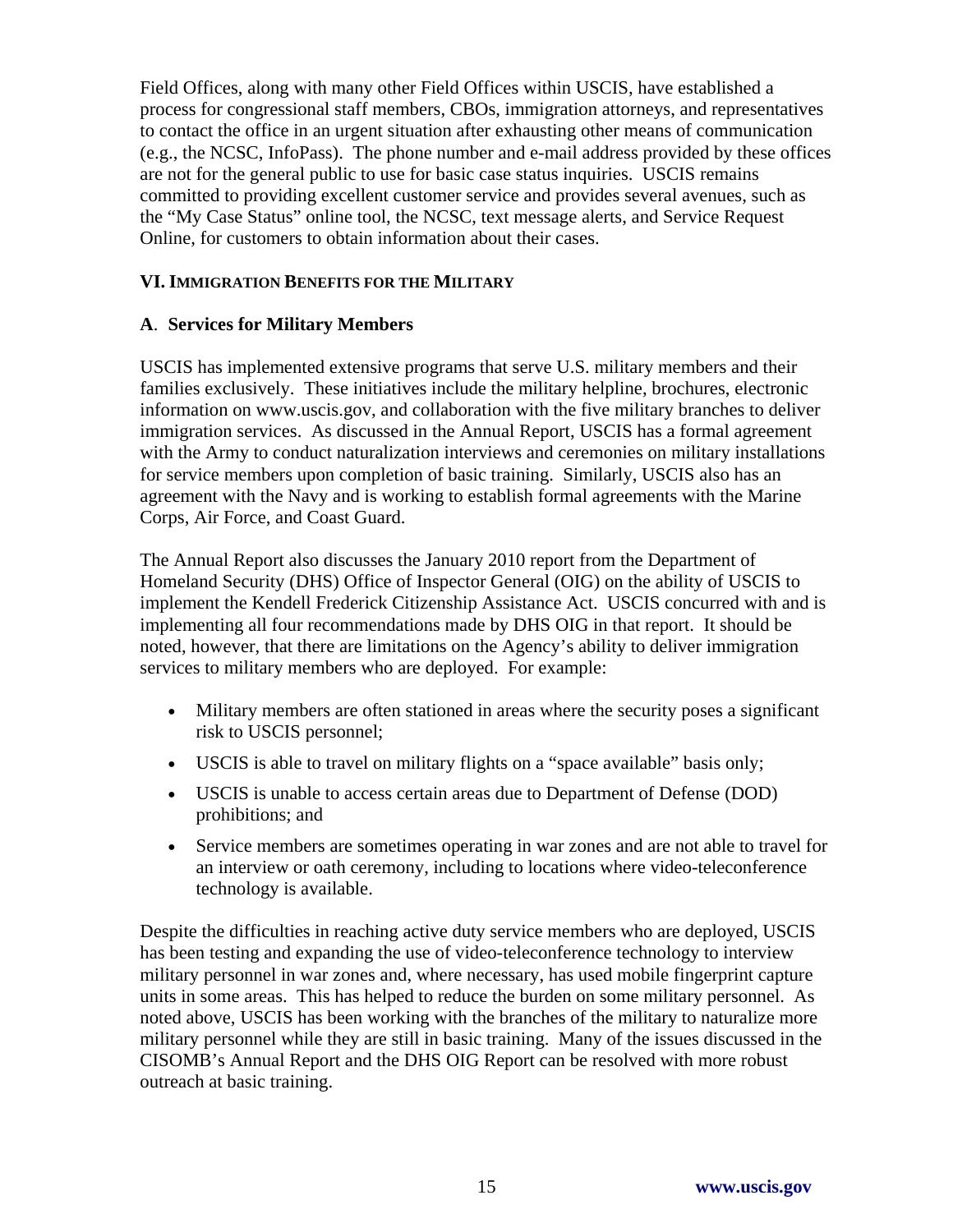#### **B. Office Jurisdiction – Recommendation 10**

*The Ombudsman recommends that USCIS provide military families the option to have the office with initial jurisdiction complete adjudications for family members of active duty personnel, even when the family relocates outside of the district.* 

**USCIS Response**: USCIS works to accommodate service members and their families to ensure that their applications and petitions are processed as quickly and smoothly as possible. These efforts include transferring files and rescheduling interviews at the office with jurisdiction over the application or petition in a timely manner. The majority of applications and petitions filed by members of the military and their families require an office appearance or interview. Therefore, while keeping the application or petition at the initial office would be "little or no additional expense"<sup>[20](#page-18-0)</sup> to USCIS, it could be a significant expense and burden to the applicant or petitioner if an office appearance or interview is required.

If there are no statutory or regulatory provisions that would require processing within a particular USCIS jurisdiction, USCIS will, on a case-by-case basis, consider requests to have the application or petition remain with the originating office. However, there may be instances where this is not possible. For example, if the spouse of a military member relocates to a district where the court retains exclusive jurisdiction to administer the oath of allegiance, the spouse will be required to appear for the naturalization ceremony in the new  $distriet^{21}$  $distriet^{21}$  $distriet^{21}$ 

### **VII. REMOVAL PROCEEDINGS**

### **A. Removal Information – Recommendation 11**

*The Ombudsman recommends that USCIS coordinate with U.S. Immigration and Customs Enforcement (ICE) and the Executive Office for Immigration Review (EOIR) to provide the public with one document that specifies each Agency's responsibilities within the removal process and the basic steps and information that respondents need to know about the jurisdiction of each Agency.*

**USCIS Response:** USCIS concurs with the CISOMB's recommendation. Immigration law and processes are highly complex and can be difficult for a lay person to navigate. In the context of removal proceedings, USCIS recognizes both the potential consequences for respondents and the difficulty unrepresented individuals may have in understanding their rights and responsibilities as they navigate the process through ICE, USCIS and EOIR.

Stemming from ICE's Secure Communities<sup>[22](#page-18-2)</sup> initiative, a multi-Agency docket efficiency working group was convened. The focus of this working group is to improve

 $\overline{a}$ 

<span id="page-18-0"></span> $20$  CIS Ombudsman Annual Report 2010, p. 66.

<span id="page-18-1"></span><sup>&</sup>lt;sup>21</sup> Per 8 CFR 310.3(b), the jurisdictional limits of the court do not apply to individuals who are approved for naturalization under Section 319(b), 328(a), or 329 of the INA.

<span id="page-18-2"></span> $22$  ICE's Secure Communities program (SC), established in 2008, is designed to identify and remove incarcerated illegal aliens, with a stated priority to remove those with serious felonies. Aliens with less serious crimes will also be handled in a manner to be determined by ICE, though it will likely involve the discretionary issuance of Notices to Appear and the use of alternatives to detention.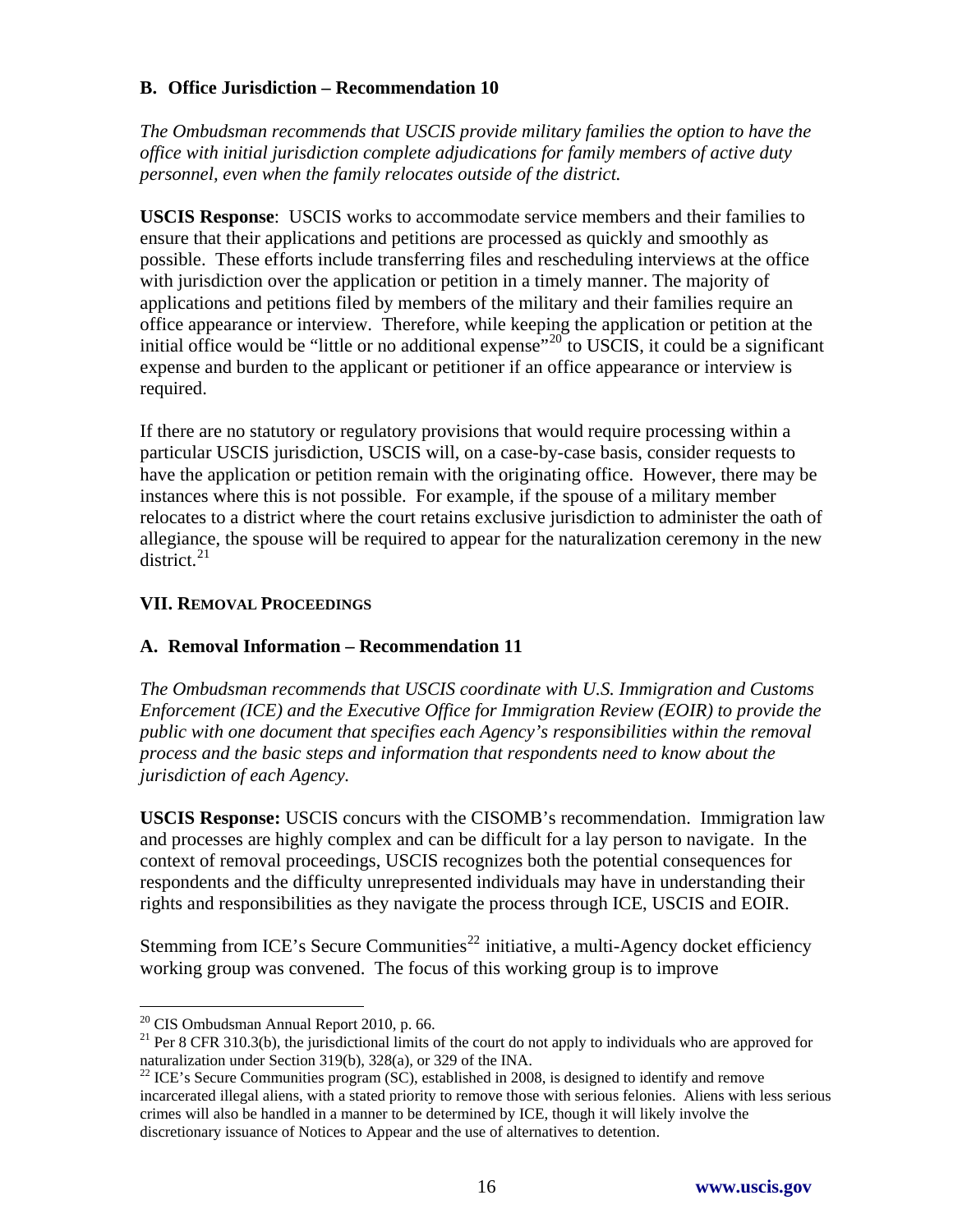communications and processes relating to removal proceedings and to further the goals of Secure Communities by decreasing case pending time on the EOIR docket and providing improved service to respondents who may be eligible for relief. To this end, USCIS and ICE are working to identify cases where relief may be available in order to bring those cases to EOIR's attention and ensure they are expeditiously adjudicated by USCIS. This initiative will alleviate the need to continue cases on the EOIR docket involving benefits under USCIS jurisdiction. Additionally, respondents will receive more timely consideration for available relief.

ICE has issued guidance to institute these improvements with substantial USCIS input. At this time, USCIS, ICE, and EOIR are pleased with the direction of this guidance, and USCIS will begin to systematically expedite adjudications for those appearing before EOIR.

USCIS is currently in the process of issuing its internal guidance. Once it is finalized USCIS, in consultation with ICE and EOIR, can draft a comprehensive public document on the role of each component in the removal process. Engagement with the public will help make the document as useful and accessible to its target audience as possible.

## **VIII. FORM N-648 PROCESSING**

## **A. N-648 POC – Recommendation 12**

*The Ombudsman recommends that USCIS assign one expert or supervisory adjudicator as the point of contact in each Field Office for the public, in accordance with the USCIS September 2007 N-648 guidance memorandum.*

**USCIS Response:** USCIS recognizes that this recommendation was likely made with the goal of assisting stakeholders with questions or concerns regarding Form N-648, Medical Certification for Disability Exceptions – a goal USCIS shares. As discussed below, USCIS continues to work with stakeholders and will conduct trainings and outreach on the new Form N-648.

The POC established in the September 2007 memorandum, "Guidance Clarifying the Adjudication of Form N-648, Medical Certification for Disability Exceptions," is:

…responsible for administration of the N-648 program within the district or field office. The POC will be responsible for overseeing N-648 training and quality assurance within the district or field office and conducting liaison with community-based organizations, medical associations, and medical professionals interested in the N-648 process.

The POC was not intended to be the point person for all public inquiries related to Form N-648, but rather was established to serve as a mentor and expert to ISOs and to conduct outreach and training within the community.

Customers can raise case-specific concerns or questions by calling the NCSC or visiting a local office with an InfoPass appointment. USCIS will continue to respond to specific N-648 questions or concerns raised through these established processes, in addition to continuing to address broader issues in stakeholder meetings and collaboration sessions. USCIS believes this is the best method by which to address both case-specific inquiries and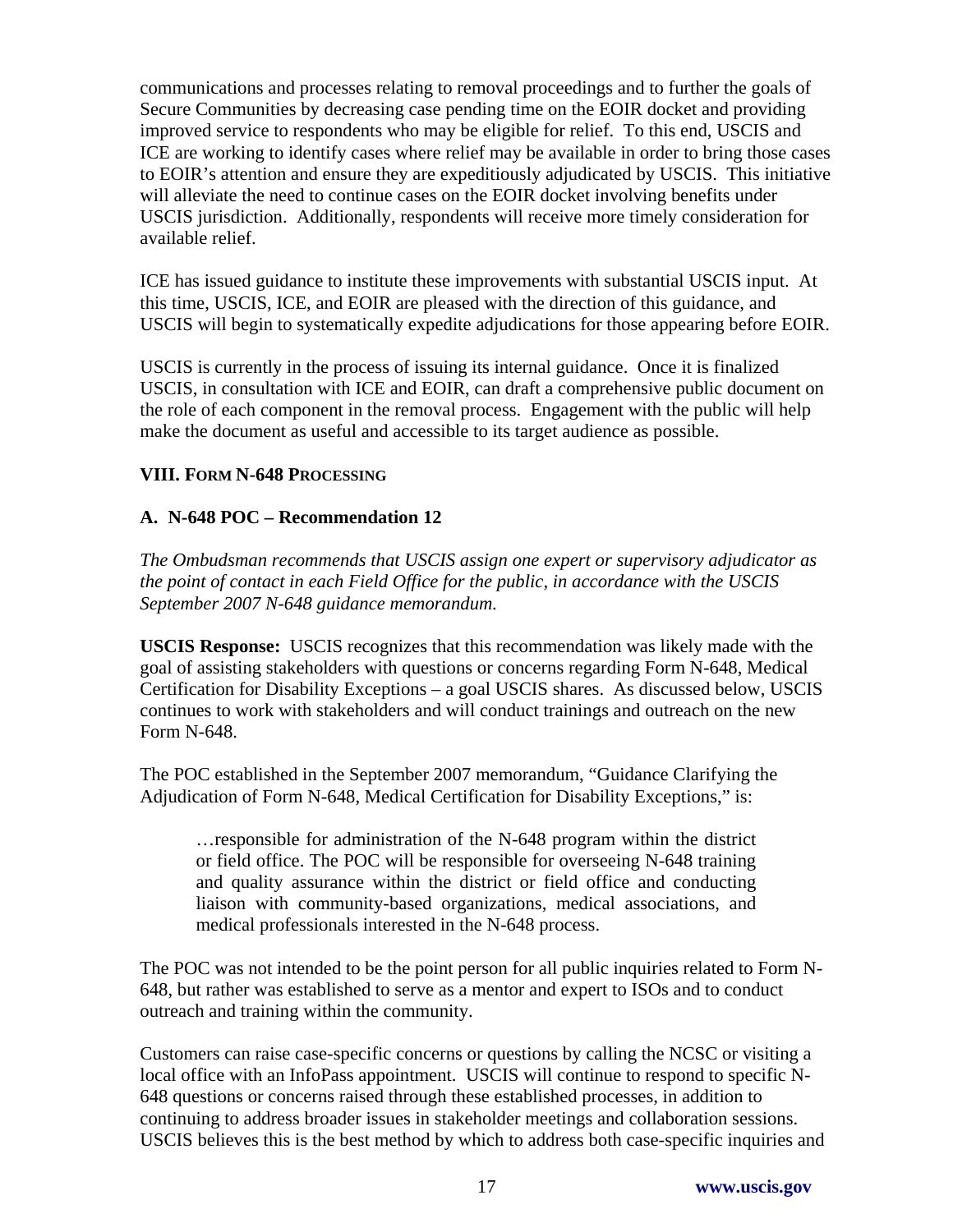the overall N-648 process within a particular Field Office. If customers are dissatisfied with a response received to an inquiry, they are encouraged to bring their concerns to a supervisor's attention.

Additionally, as mentioned in the Annual Report, USCIS has initiated a review and revision of Form N-648. As part of this review and revision, USCIS held engagement sessions with stakeholders to obtain their feedback and suggestions for improvement of the form and the N-648 adjudication process. On February 1, 2010, USCIS published the draft form in the Federal Register and anticipates releasing the new form in early FY2011. USCIS believes that the new Form N-648 will be more comprehensive and easier for the medical professional to complete and for the applicant to understand.

## **B. Training Module – Recommendation 13**

*The Ombudsman recommends that USCIS distribute, and make publicly available on the website, a training module for medical professionals who complete Form N-648.*

**USCIS Response:** As part of the redesigned Form N-648, USCIS conducted several outreach sessions with stakeholders, including medical professionals. USCIS expressly asked for input regarding potential Form N-648 training materials. The new Form N-648 is very comprehensive and was designed to be completed easily by a medical professional. Therefore, at this time, USCIS does not believe that specific training for medical professionals on how to complete the form would be beneficial.

USCIS will provide general training for interested stakeholders and will include medical professionals in the invitation to these trainings. The training will introduce the new Form N-648 and answer stakeholder questions regarding completion and processing of the form.

### **C. "Second-Guessing" Medical Professionals**

The CISOMB states that ISOs should not be placed in a position of "second-guessing"<sup>[23](#page-20-0)</sup> the information provided by the medical professionals on Form N-648. The CISOMB notes that ISOs are "not provided with training on complex disability and medical issues."<sup>[24](#page-20-1)</sup> USCIS appreciates these concerns, and would like to offer clarification. ISOs are not instructed to verify the diagnoses provided by the medical professional on Form N-648. Rather, ISOs are trained to determine whether the applicant is adhering to the requirements for naturalization and to protect the integrity of the naturalization process by ensuring that the information on applications and forms is relevant and accurate and, in the case of Form N-648, that the medical professional has established a nexus between the disability and the inability to demonstrate knowledge of English and civics.

# **D. N-648 Experts – Recommendation 14**

*The Ombudsman recommends that USCIS revise the current practices for processing Form N-648 to utilize experts to adjudicate the Medical Certification for Disability Exceptions.* 

1

 $23$  CIS Ombudsman Annual Report 2010, p. 81.

<span id="page-20-1"></span><span id="page-20-0"></span><sup>24</sup> CIS Ombudsman Annual Report 2010, p. 81*.*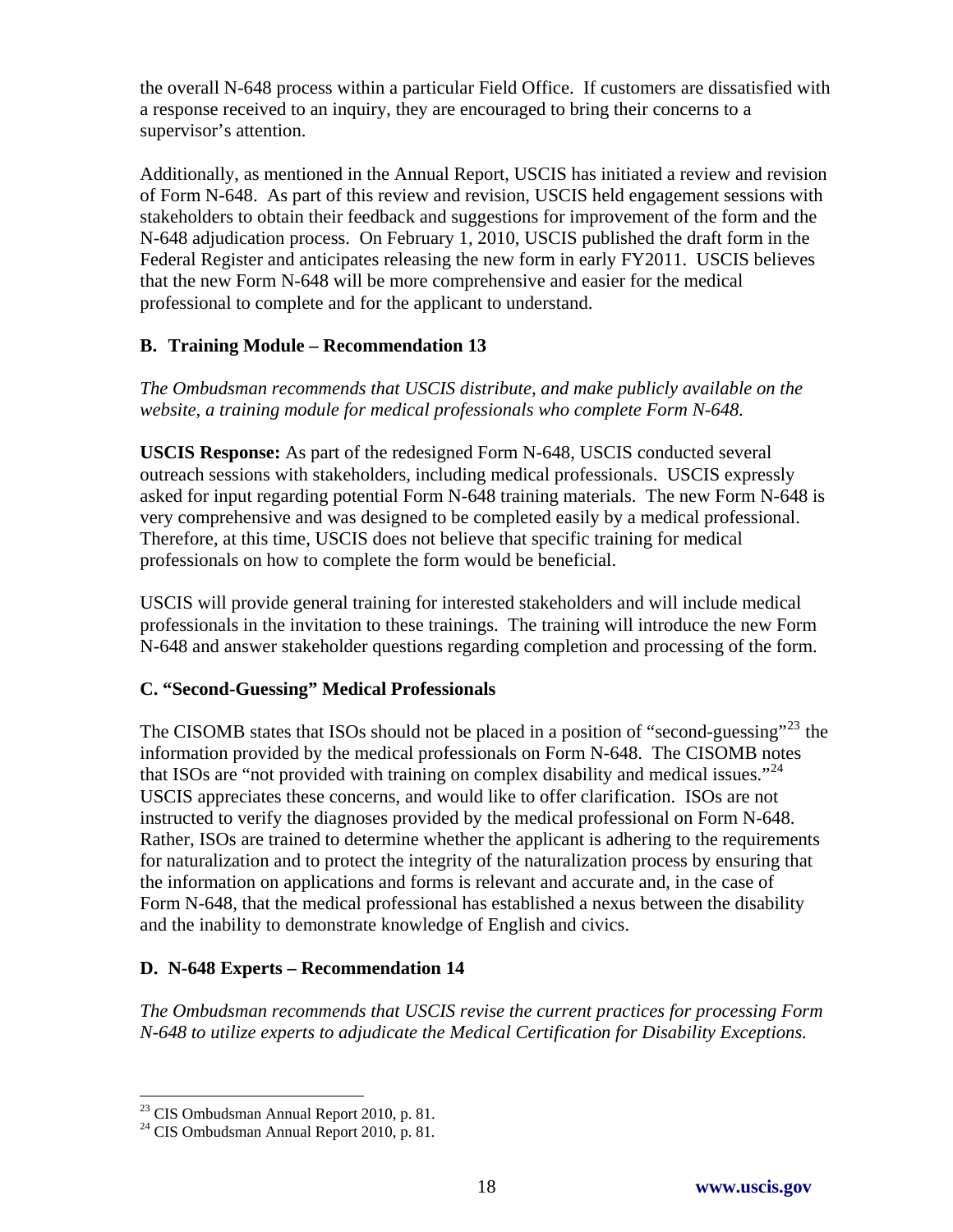**USCIS Response:** Because implementation of this recommendation is cost-prohibitive, USCIS is unable to concur at this time. USCIS currently does not charge a fee to file Form N-648. However, if USCIS hired medical professionals to review the form, the Agency would be forced to charge a fee to recoup those additional expenses. Additionally, as discussed above, USCIS is not reviewing Form N-648 for the medical soundness of the diagnosis, but rather to determine if the medical professional has established a nexus between the disability and the inability to demonstrate knowledge of English and civics.

## **E. Statistical Tracking – Recommendation 15**

*The Ombudsman recommends that USCIS track the number of Forms N-648 filed, approved, and rejected, as well as other key information.*

**USCIS Response:** USCIS agrees that this is important, and it will be included in the Transformation Initiative. Outside of the transformed environment, updating USCIS systems to track Form N-648 would require significant time and cost. For this reason, implementation of this recommendation is not feasible at this time.

Tracking Form N-648 would require that the form be receipted in the same manner as applications and petitions. However, Form N-648 is not an independent application; it is a supplementary form to support a naturalization application. There are operational considerations for receipting Form N-648 that also affect tracking Form N-648. Currently, Form N-648 may be submitted at the time of the interview and is not required to be submitted when filing Form N-400, Application for Naturalization. To receipt and track Form N-648 would require that the form be sent to the Lockbox, since forms filed at a local Field Office do not receive a Form I-797 receipt notice and receipt number (as is Lockbox practice). This process would necessitate one of two approaches: Either USCIS would need to require that Form N-648 be submitted at the time of filing a Form N-400, or applicants would submit Form N-648 after the filing of Form N-400 while USCIS holds the case until Form N-648 is receipted and processed. Neither situation is ideal, and USCIS believes that drawbacks of this recommendation outweigh its benefits.

### **IX. FORM I-824 PROCESSING**

### **A. Processing Goals – Recommendation 16**

*The Ombudsman recommends that USCIS establish a goal to process Forms I-824 requesting duplicate approval notices within days of receipting, and to process all other I-824s more expeditiously.*

**USCIS Response:** Service Centers make every effort to prioritize the adjudication of Form I-824, Application for Action on an Approved Application or Petition, when customers are requesting duplicate approval notices. Service Centers identify the information needed to adjudicate the I-824 applications through systems checks, and generally adjudicate Form I-824 requests for duplicate approval notices within 30 days of the date the application reaches the Service Center. However, if the underlying application (e.g., a Form I-485 adjustment of status application) is pending, Form I-824 will take longer to process since the underlying application must be approved first. Additionally, if the Alien File (A-file) is at another location and the information needed cannot be obtained from systems checks, it is necessary to obtain the A-file. The national goal and averages for Form I-824 are 3 months,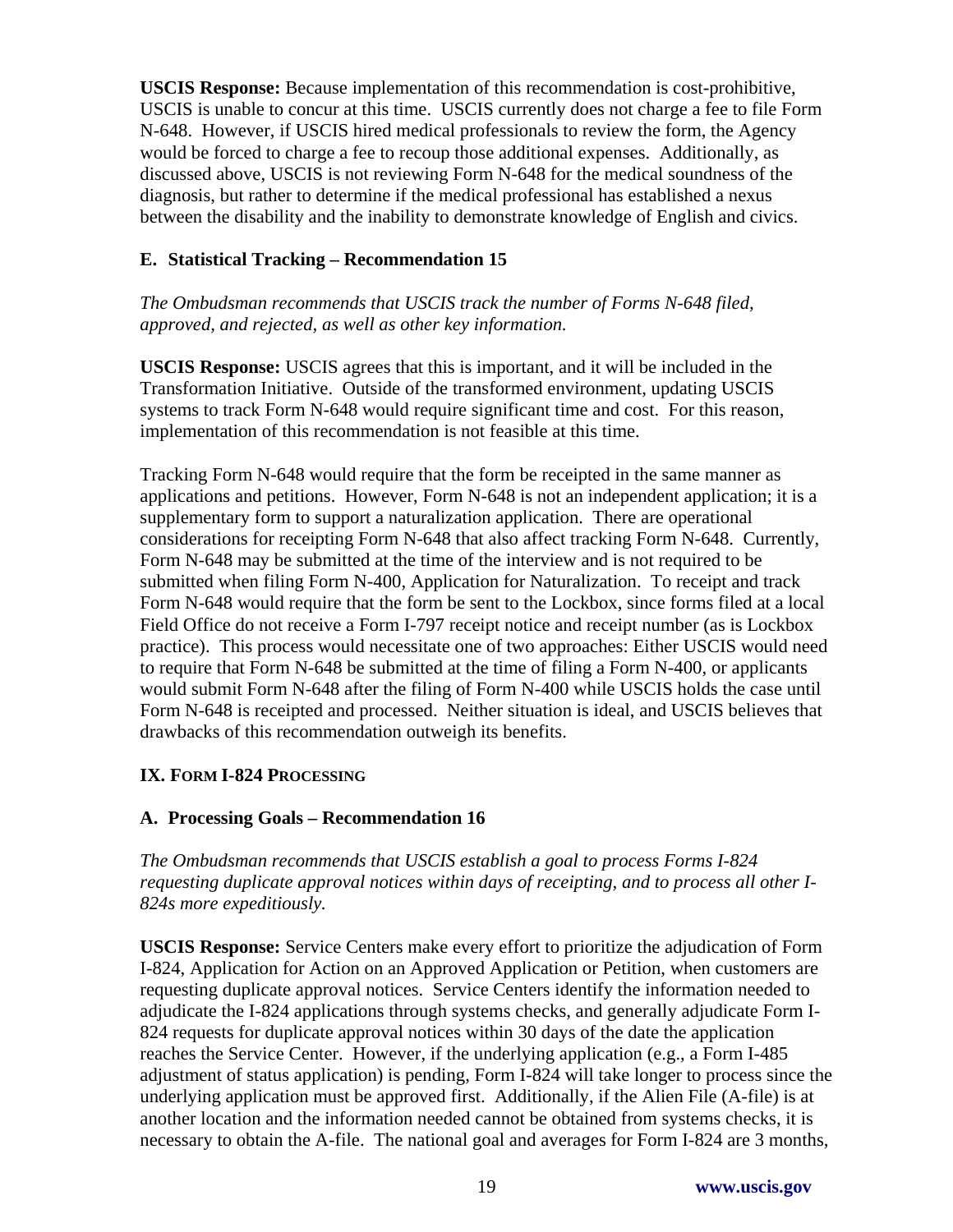which is the processing time commitment that USCIS has made to Congress and the public. The I-824 processing time at the VSC and CSC is currently 3 months. The processing times of the I-824 at the NSC and TSC, which both handle adjustment of status applications, are slightly longer at 3.9 and 4.1 months, respectively.

## **B. Transferring Form I-824 – Recommendation 17**

*The Ombudsman recommends that USCIS evaluate the benefit of transferring Form I-824 (and related adjudicatory responsibility) to the USCIS facility that has physical possession of the underlying case file, if access to documents or information in the case file is necessary.* 

**USCIS Response:** In many instances, a Service Center sends a Form I-824 to the location where the underlying application is pending. For example, if Form I-824 is received on a Form I-485 adjustment of status application that is pending with a Field Office, the Service Center sends the I-824 to that Field Office for final adjudication. However, if the underlying file is housed at the National Records Center (NRC) or the Harrisonburg, VA (HBG) facility, then the Service Center must obtain the underlying file from that facility before it can adjudicate Form I-824. This circumstance arises particularly with follow-to-join cases because DOS requires USCIS to provide certain specific data on the underlying petition upon which the I-485 is based, and that information is in the underlying file.

USCIS is considering revising Form I-824 and its instructions to require applicants to provide additional information that is normally found in the underlying file. When implemented, this change should reduce overall I-824 processing time for cases where the I-485 has been adjudicated.

# **C. Standard Operating Procedure – Recommendation 18**

*The Ombudsman recommends that USCIS develop a national standard operating procedure (SOP) for the processing of Form I-824 (inclusive of adjudication and transmission of the final documents or notifications requested), and institute mandatory Form I-824 adjudication and post-adjudication processing training for all USCIS adjudicators.* 

**USCIS Response:** USCIS concurs with this recommendation and is currently working on a national I-824 standard operating procedure (SOP). In addition, all adjudicators receive training on the form type to which they are assigned. When issues arise, conference calls are held with the Service Centers, Field Offices, and DOS to resolve any problems.

### **D. Delivery of Notifications – Recommendation 19**

*The Ombudsman recommends that USCIS ensure the timely and accurate delivery of notifications to the DOS National Visa Center through the use of a tracked mail delivery service.* 

**USCIS Response:** Before July 2007, USCIS routinely sent notifications about immigrant visa petitions to DOS consular posts by e-mail or fax. The DOS Assistant Secretary of Consular Affairs directed that, effective July 5, 2007, the National Visa Center (NVC) is the sole point of receipt for all information from USCIS domestic offices regarding immigrant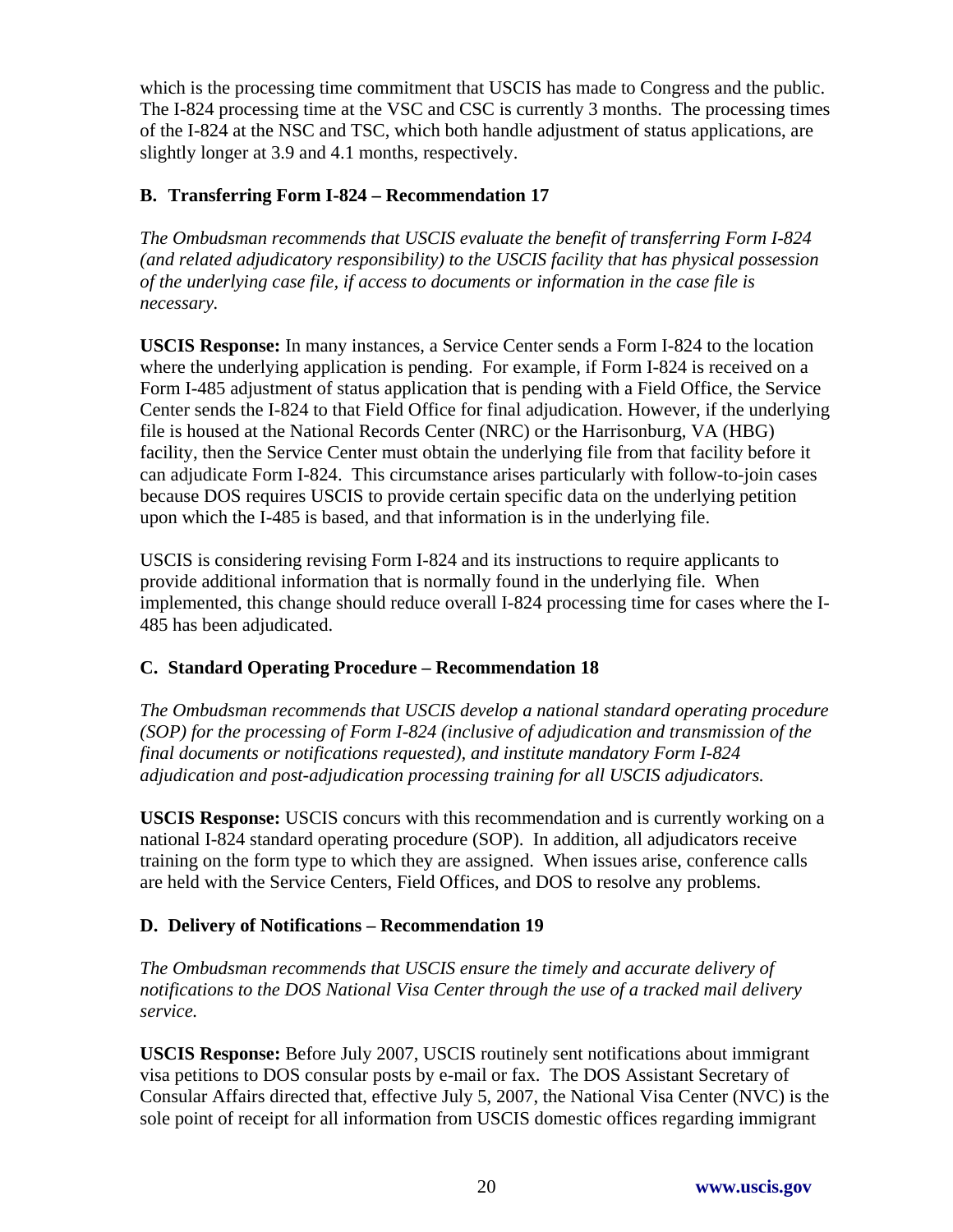visa cases. As such, all USCIS communication to DOS regarding approved immigrant visa petitions are now sent to the NVC.

Using a tracked mail delivery notification for each approved I-824 sent to the NVC would pose a number of operational and logistical issues. USCIS would incur unrecovered costs as well.

## **E. Electronic Communication – Recommendation 20**

*The Ombudsman recommends that USCIS explore the development or enhancement of an electronic communication channel between USCIS and DOS capable of securely sending formal notifications on various immigration-related matters, including Form I-824.*

**USCIS Response:** In the past**,** USCIS has examined a number of different options for transferring data to DOS electronically. Systems and encryption compatibility issues have prevented the implementation of any option. However, the USCIS Office of Information Technology (OIT) is committed to exploring this possibility again with DOS.

## **X. ITEMS OF NOTE**

### **A. Special Immigrant Visas**

Section 1244 of Public Law 110-181, as amended by section 1 of Public Law 110-242 (2008), authorizes 5,000 special immigrant visas (SIVs) for Iraqi employees and contractors each year for FY2008 through FY2012. In the Annual Report, the CISOMB indicates that issuance of SIVs under section 1244 has decreased recently. During FY2009, 1,763 individuals applied for this benefit, and USCIS approved and forwarded to the NVC 1,633 I-360 petitions for visa processing. During FY 2010, as of June 30, 2010, 706 applicants have filed a Form I-360 under section 1244, and 675 have been approved and forwarded to the NVC. Part of the decrease in filings may be due to the fact that individuals clearly eligible for this special immigrant status applied in prior fiscal years, leaving the field of remaining eligible applicants much diminished. The Annual Report also notes that the approximate year-long cycle time for visa issuance is hindering the number of applicants who choose to file for the SIV benefit. The NSC processes all section 1059 and section 1244 I-360 petitions within 14 days of receipt. This time frame is the maximum period for processing; often these cases are initially reviewed within 5 days of receipt. Thus, any delay is outside the control of USCIS.

USCIS is interested in suggestions for encouraging eligible applicants to apply. As the CISOMB notes, USCIS has no control over how many applicants apply for special immigrant status or who those applicants are. Rather, USCIS can only accept properly filed I-360 petitions and adjudicate those petitions. Nonetheless, USCIS is prepared to work with DOS to evaluate and implement workable recommendations to encourage more applicants for special immigrant status to apply.

Section 602(b) of the Afghan Allies Protection Act of 2009 authorizes special immigrant status for Afghans employed by or on behalf of the U.S. Government in Afghanistan for a period of not less than 1 year on or after October 7, 2001. The number of these SIVs is limited to 1,500 per fiscal year from 2009 through 2013. The Annual Report urges implementation of the Afghan Allies Act as soon as possible. As of July 31, 2010, the NSC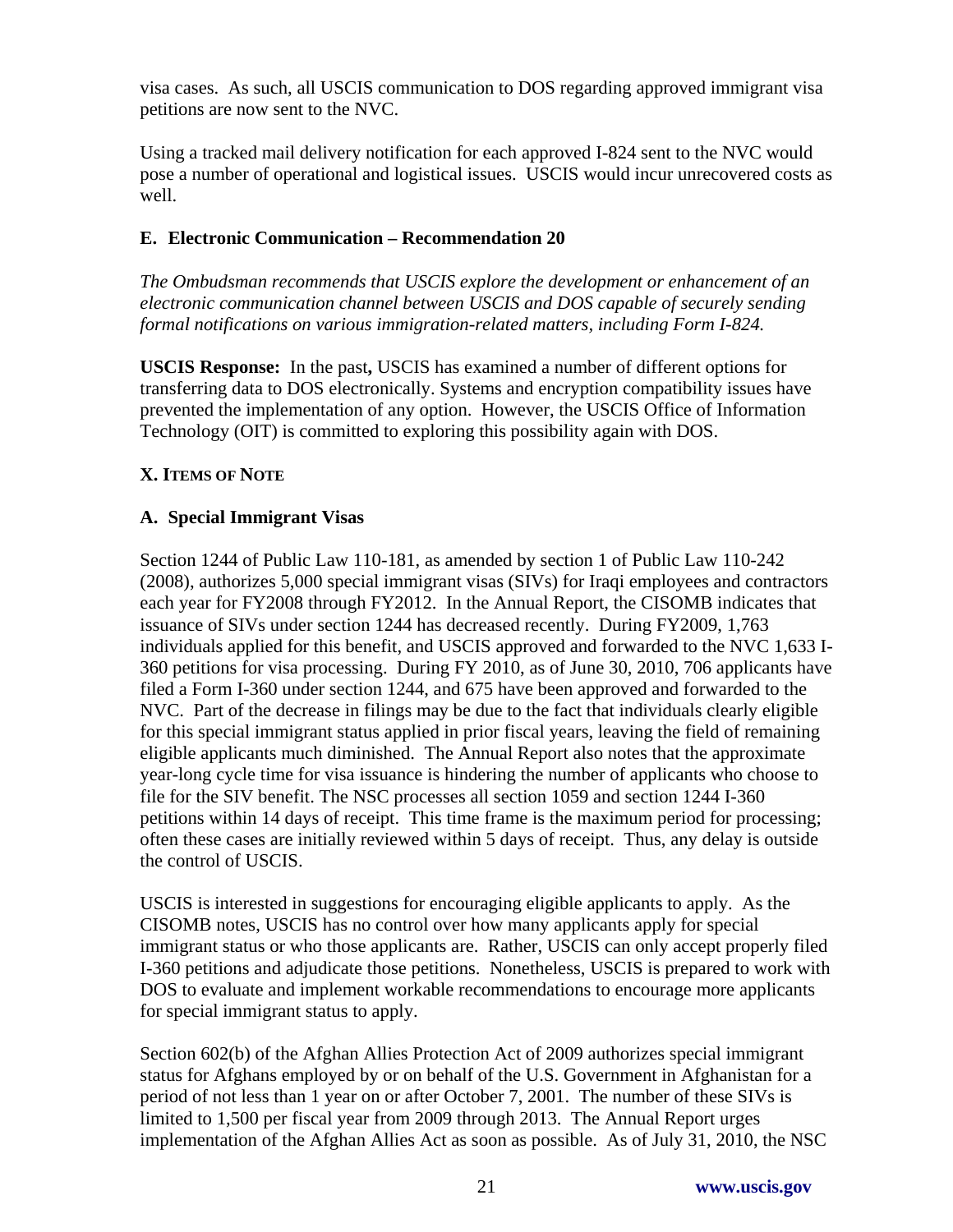has received only 12 I-360 petitions under section 602(b). To process these petitions, the NSC must receive the Chief of Mission (COM) letter from the U.S. Embassy in Kabul. Because of technical issues limiting access to necessary computer systems, the Kabul Embassy has yet to issue any COM letters. Any questions or comments regarding issuance of COM letters should be referred to DOS. In the meantime, the NSC receives I-360 petitions submitted under section 602(b) and holds them for future adjudication. USCIS has submitted changes to the Form I-360 instructions that are currently pending review with the Office of Management and Budget (OMB). These changes will provide instructions to the customer on where to file and who qualifies for special immigrant status under section 602(b). In addition, operational guidance on handling these I-360 petitions is pending final approval with senior USCIS leadership.

## **B. Refugee Processing**

USCIS appreciates the thoughtful review of the U.S. Refugee Admissions Program (USRAP) conducted by the CISOMB and believes the recommendations outlined in the report seek to achieve the Agency's goal of operating a robust and efficient refugee program with transparency and integrity. USCIS has provided its views on the specific recommendations made by the CISOMB regarding the USRAP in a separate response dated July 31, 2010. However, USCIS would like to clarify two items:

• On page 93 of the Annual Report, the data in Figure 29 indicates that USCIS approved 74,654 and denied 32,824 refugee applicants. The number 74,654, however, reflects the number of refugees *admitted* to the United States rather than those *approved* by USCIS. The correct information is provided in the chart below:



• The Annual Report states that refugees must pay a "\$930 per applicant filing fee" to apply for lawful permanent residence status. However, refugees are exempt from paying the application fee. *See* 8 CFR Section 209.1(b).

### **C. Separation of A-Files**

The CISOMB has expressed concern over the separation of family members' A-files. There are two main reasons why the files of family members may be separated and their cases not adjudicated at the same time. First, USCIS is unaware that there is a familial relationship with another file or case. If applications for a family are filed and mailed together, in a single packet, USCIS groups them together for processing and notes in the National File Tracking System (NFTS) that the files are "riding" together. That way, if the files are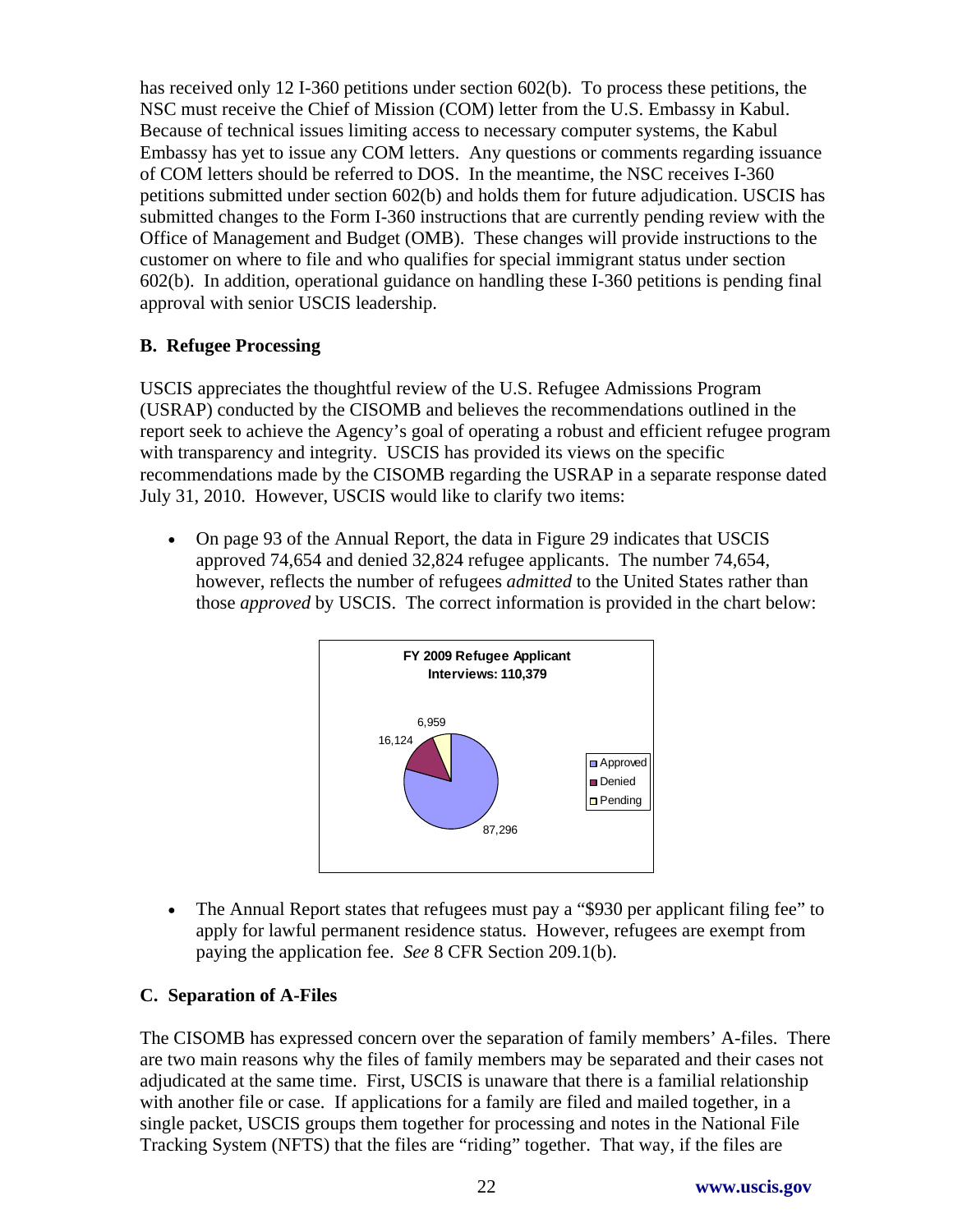transferred to another office, the person handling the transfer will be alerted that the family's cases should be transferred together. However, if the applications are filed separately, USCIS will not necessarily know that the cases are related and may not process these cases together.

Secondly, some cases are ready for adjudication before others. Rather than holding all the family's cases until they are all ready for a decision, USCIS believes that it is better to adjudicate each case as it becomes ready for decision. There are several reasons why one case within a family could be ready for adjudication before another. These reasons include but are not limited to:

- The family member's application contains deficiencies (e.g., initial or secondary evidence missing, improper signatures, unacceptable Form I-693, etc.) and requires an RFE.
- The cases are not filed at the same time.
- The family member's security and background checks have not yet posted or have expired and need to be refreshed or rescheduled.
- A child turned 14 while his or her application was still pending, requiring USCIS to initiate background and security checks.
- An interview is required for one family member, but not for others. This is particularly applicable in some employment-based cases.
- A principal applicant is approved during a month in which visas are immediately available, but the derivative's application cannot be immediately approved due to one of the reasons stated above. When USCIS receives the information necessary to make a decision, visa numbers are no longer available.

As USCIS moves into an electronic account, person-centric system, which is the plan under the Transformation Initiative, it will be more likely that family members will be identified and linked together.

# **D. Adoptions**

In the Annual Report, the CISOMB suggests that USCIS use "Non-Hague" instead of "Orphan" where retaining the term "Orphan" is likely to cause confusion. USCIS uses the descriptors "Hague" and "Orphan" for the two different inter-country adoption processes because that language is consistent with the statute. USCIS understands that this may cause some confusion and agrees to clarify by noting that the Orphan process is for inter-country adoptions from countries that have not implemented the Hague Convention. Moreover, where practical USCIS uses the Hague and non-Hague terminology for public communications.

The CISOMB also suggests that the centralization of Orphan (non-Hague) adoption cases may result in a "diminution in state law expertise."<sup>[25](#page-25-0)</sup> USCIS has worked to address this issue by compiling a database of state adoption laws, regulations, and best practices and has made this information available to the NBC ISOs. This reference tool is updated as needed

<span id="page-25-0"></span><sup>1</sup>  $25$  CIS Ombudsman Annual Report 2010, p. 72.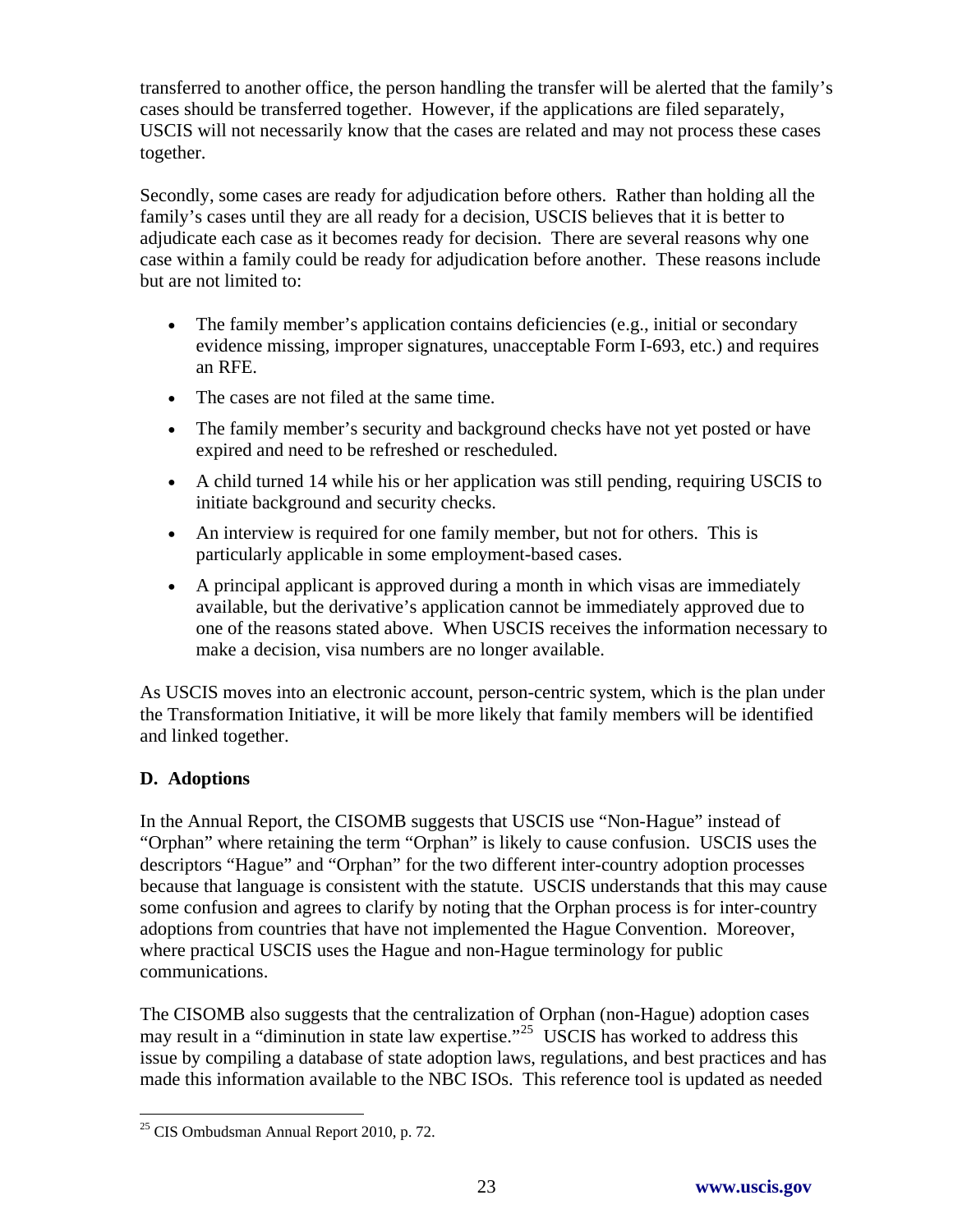and facilitates the understanding of state adoption requirements. ISOs are regularly required to review state laws when deciding whether an applicant qualifies for any immigration benefit. Similarly, ISOs are also capable of reviewing state adoption laws when adjudicating Orphan (non-Hague) adoption cases. In addition, the NBC can work with local Field Offices if a need arises for state-specific guidance that is not clear in resources available. USCIS believes that the centralization of Orphan (non-Hague) adoption cases at the NBC will provide more efficiency and consistency in the adoption process and will benefit customers.

The report also states that only non-Hague filings made before April 1, 2010 will continue to be processed by the Field Office in which they are pending, "as the Ombudsman understands that USCIS has no plans to transfer these cases to the NBC.<sup> $26$ </sup> USCIS began planning the centralization of the non-Hague cases in 2008. The project plan was officially announced in December 2009 and included a two-phase approach. USCIS completed the first phase in April 2010 with the centralization of all new domestically-filed non-Hague applications and petitions. Phase II began on July 1, 2010, with the transfer of all pending non-Hague cases from the Field Offices to the NBC. The transition was completed at the end of July 2010.

### **XI. CONCLUSION**

Over the past year, USCIS has made tremendous strides in reducing its pending inventory while taking a fresh look at policies and procedures. USCIS has increased transparency and actively sought stakeholder feedback. USCIS realizes that much work lies ahead and looks forward to continuing its collaboration with the CISOMB.

1

<span id="page-26-0"></span><sup>26</sup> CIS Ombudsman Annual Report 2010, p. 72*.*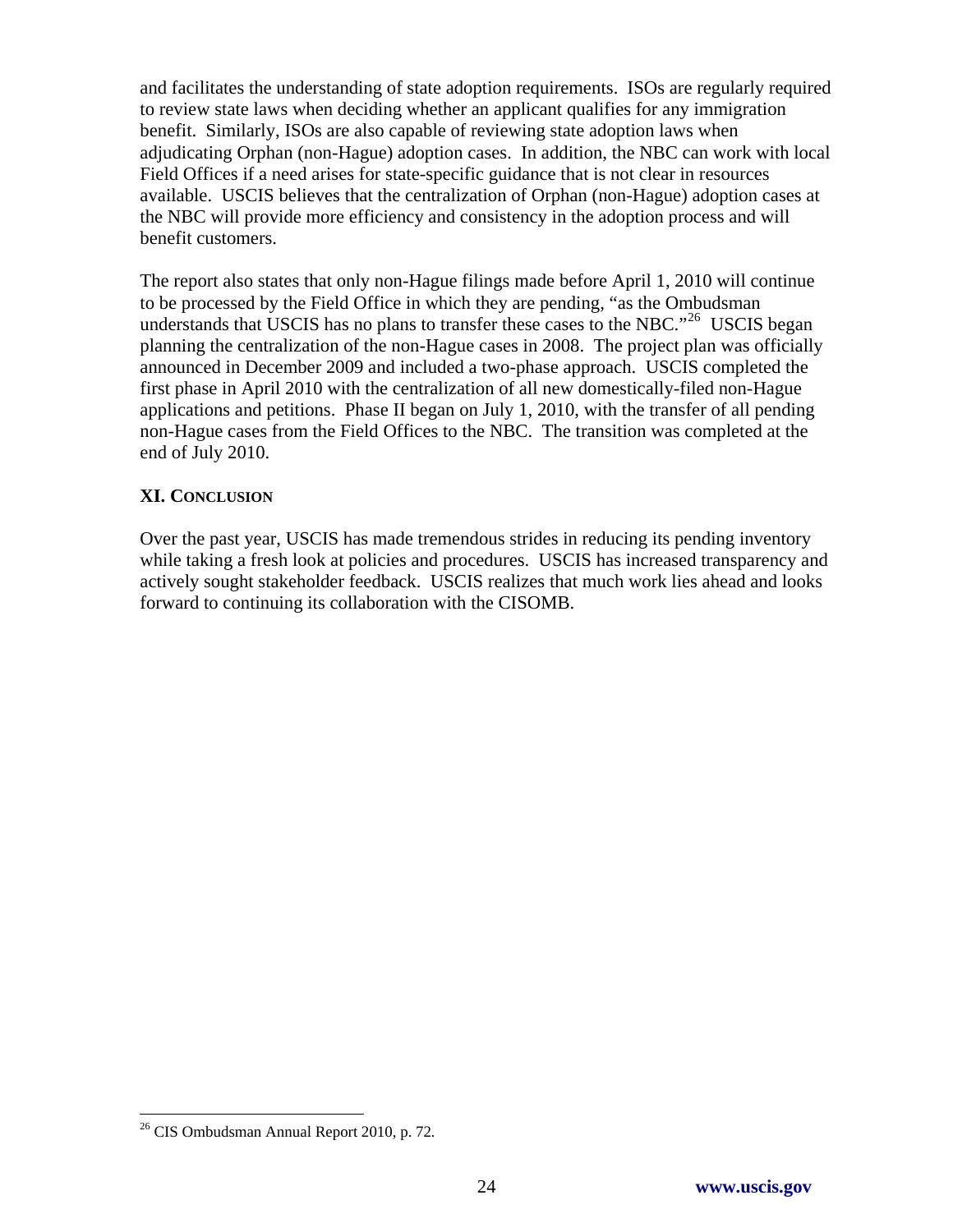## **XII. ACRONYMS AND INITIALISMS**

| <b>AAO</b>      | <b>Administrative Appeals Office</b>               |
|-----------------|----------------------------------------------------|
| <b>AFM</b>      | Adjudicator's Field Manual                         |
| <b>A-Number</b> | <b>Alien Registration Number</b>                   |
| <b>APA</b>      | <b>Administrative Procedures Act</b>               |
| <b>ASC</b>      | <b>Application Support Center</b>                  |
| <b>CBO</b>      | Community-Based Organization                       |
| <b>CDC</b>      | <b>Centers for Disease Control and Prevention</b>  |
| <b>CFR</b>      | Code of Federal Regulations                        |
| <b>CISOMB</b>   | CIS Ombudsman                                      |
| <b>CSC</b>      | California Service Center                          |
| <b>CSR</b>      | <b>Customer Service Representative</b>             |
| <b>CTI</b>      | <b>Computer Telephony Integration</b>              |
| <b>DHS</b>      | Department of Homeland Security                    |
| <b>DOS</b>      | Department of State                                |
| <b>ETC</b>      | <b>Eastern Telephone Center</b>                    |
| <b>FY</b>       | <b>Fiscal Year</b>                                 |
| <b>ICE</b>      | <b>Immigration and Customs Enforcement</b>         |
| $\mathbf{H}$    | <b>Independent Information Provider</b>            |
| <b>INS</b>      | <b>Immigration and Naturalization Service</b>      |
| <b>IOE</b>      | <b>Integrated Operating Environment</b>            |
| <b>IRS</b>      | <b>Internal Revenue Service</b>                    |
| <b>ISO</b>      | <b>Immigration Services Officer</b>                |
| <b>IVAMS</b>    | <b>Immigrant Visa Allocation Management System</b> |
| <b>IVR</b>      | <b>Interactive Voice Response</b>                  |
| <b>NBC</b>      | <b>National Benefits Center</b>                    |
| <b>NCSC</b>     | <b>National Customer Service Center</b>            |
| <b>NFTS</b>     | National File Tracking System                      |
| <b>NRC</b>      | <b>National Records Center</b>                     |
| <b>NSC</b>      | Nebraska Service Center                            |
| <b>NVC</b>      | <b>National Visa Center</b>                        |
| <b>OCC</b>      | Office of the Chief Counsel                        |
| <b>OIG</b>      | Office of Inspector General                        |
| <b>OIT</b>      | Office of Information Technology                   |
| <b>OMB</b>      | Office of Management and Budget                    |
| <b>ONPT</b>     | <b>Outside Normal Processing Times</b>             |
| OP&S            | Office of Policy and Strategy                      |
| <b>OPE</b>      | Office of Public Engagement                        |
| <b>OTC</b>      | <b>Office of Transformation Coordination</b>       |
| <b>POC</b>      | Point of Contact                                   |